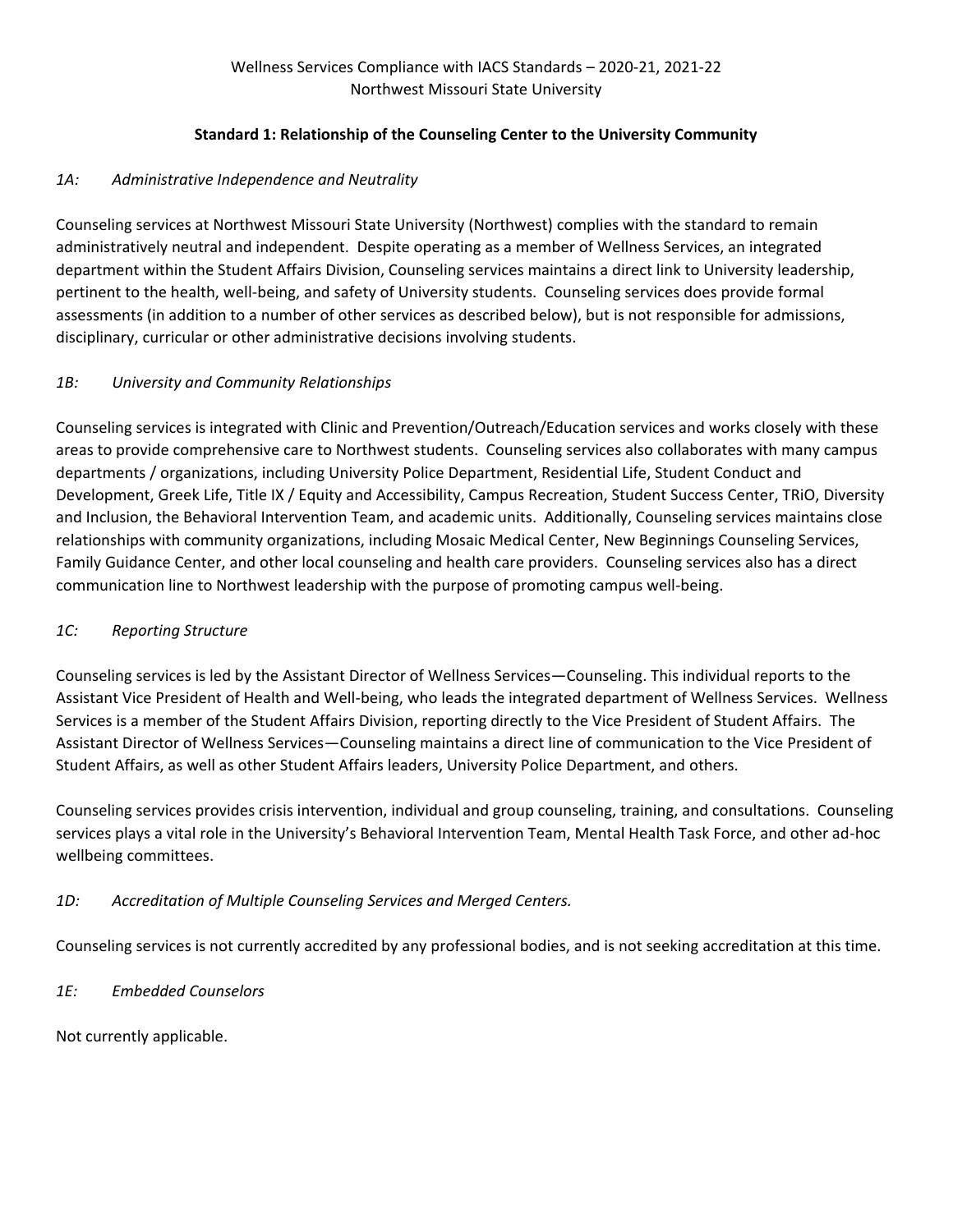#### **Standard 2: Counseling Services Roles and Functions**

#### *2A: Individual and Group Counseling*

Counseling services provides individual counseling sessions to anyone currently enrolled at Northwest. These sessions cover a variety of topics and typically last between 45 and 60 minutes. Group counseling, though less frequent, is provided by mental health professionals in the form of workshops, trainings, and crisis response. Psychological tests and other diagnostic procedures are utilized as necessary during the course of these sessions. All mental health providers are trained and licensed to provide care to Northwest students. Additionally, they receive University training on a number of topics, including cultural competency, diversity and inclusion. All mental health professionals are expected to engage in continuing education activities, and are evaluated on an annual basis to ensure quality service provision. All Counseling staff adhere to ethical guidelines as well as state and federal laws. Any services provided by provisionallylicensed individuals, interns, or practicum students are supervised by an appropriately-licensed mental health professional.

#### *2B: Psychiatric Services*

Behavioral Health services are provided in collaboration with Wellness Services clinical team members, as well as community resources.

#### *2C: Case Management Services*

Case Management services are provided by Counseling services clinicians and supplemented by a Graduate Assistant. The Graduate Assistant works with the licensed mental health professionals within Wellness Services to provide referrals to local and regional resources. This position also assists with relevant communication between Wellness Services' mental health staff and clinical staff.

*2D: Testing*

Not currently applicable.

#### *2E: Crisis Intervention and Emergency Services*

Any Northwest student in crisis can seek Counseling services immediately between the hours of 8am and 5pm, Monday-Friday. After hours (and on weekends) crisis intervention and emergency services are provided in collaboration with University Police Department and community resources, including the local hospital (Mosaic Life Care). Furthermore, Counseling services plays a central role in crisis response at Northwest, providing individual and group sessions to students in need of assistance. Counseling services is also represented on the Behavioral Intervention Team, which serves to mitigate the behavioral risks of Northwest students.

#### *2F: Outreach Interventions*

Counseling services engages in outreach interventions through prevention programming—specifically workshops covering a variety of top mental health concerns on campus, trainings, and participation in cross-functional groups on campus. Outreach efforts are consistent with the programs outlined in section II.F.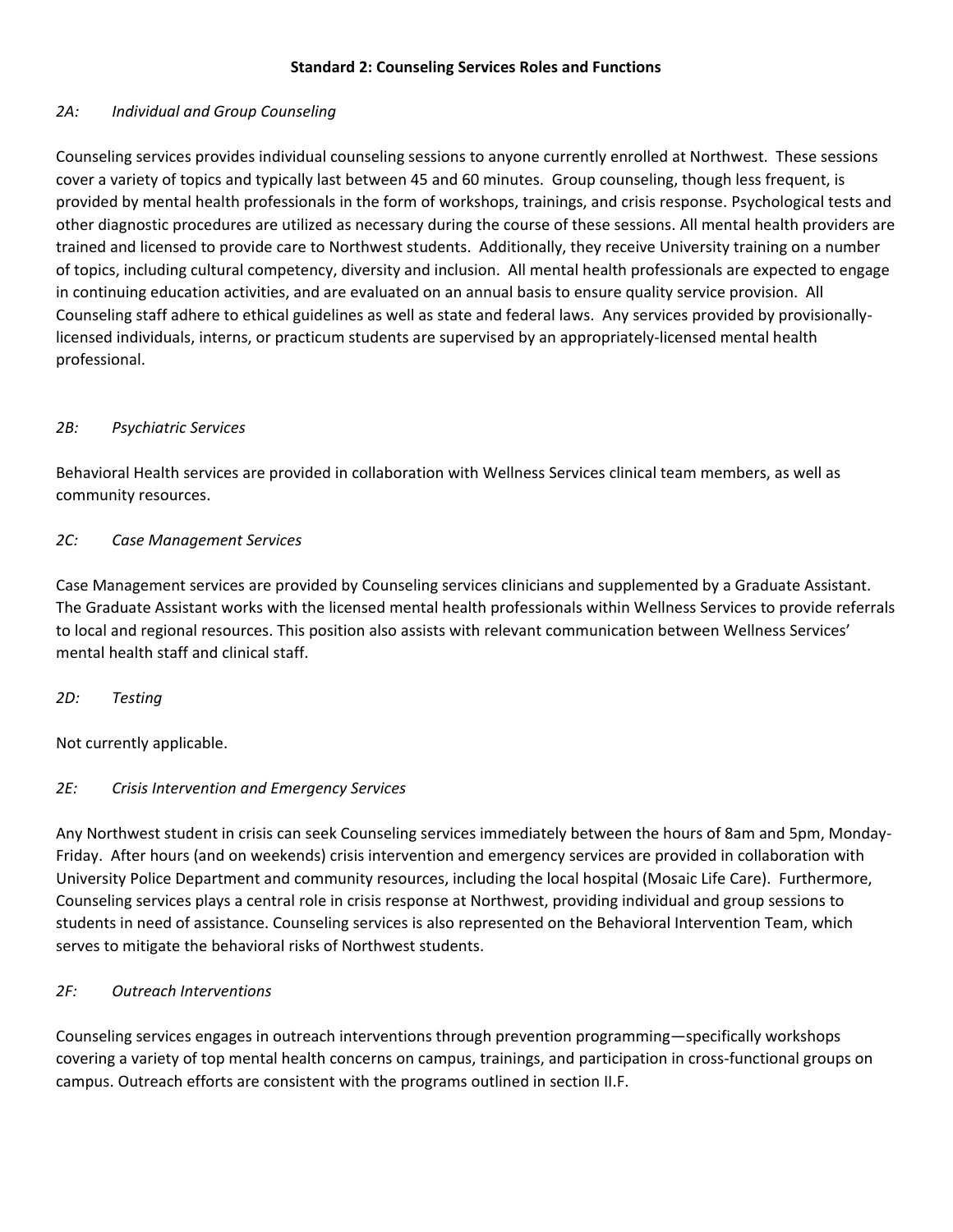#### *2G: Consultation Interventions*

Counseling services provides consultation, training and professional development to the Northwest community, in accordance with all guidelines outlined in this section (II.G.1, II.G.2, and II.G.3) and with respect to professional and legal standards of confidentiality.

#### *2H: Referral Resources*

Counseling services provides referral resources to Northwest students, both within and outside the University community.

#### *2I: Research*

Counseling services is not currently engaged in any active local research projects, as outlined in sections II.I.3 and II.I.4. Counseling services does internally review appointment and demographic data to help shape service offerings to meet the needs of Northwest students. Counseling services also collects survey responses from Northwest students through satisfaction surveys and in collaboration with Wellness Education and Prevention staff (assessments include the Northwest Wellbeing Assessment and the Missouri Assessment of College Health Behaviors). All professional ethical standards are adhered to (II.I.1).

De-identified, aggregated data may be used by Counseling services to participate in campus or national assessments, as outlined in section II.I.2.

#### *2J: Program Evaluation*

Data provided by Wellness Services' electronic medical record system (as well as students satisfaction data, MACHB and Wellbeing Assessment results) are regularly reviewed by Wellness Services leadership as part of continuous quality improvement efforts. It is important for Counseling services to meet the needs of Northwest students, and that can only be achieved through ongoing evaluation of service offerings. State (MACHB) and national assessments (AUCCCD, ACHA) allow for comparison data with peer institutions.

#### *2K: Training Programs*

Not currently applicable.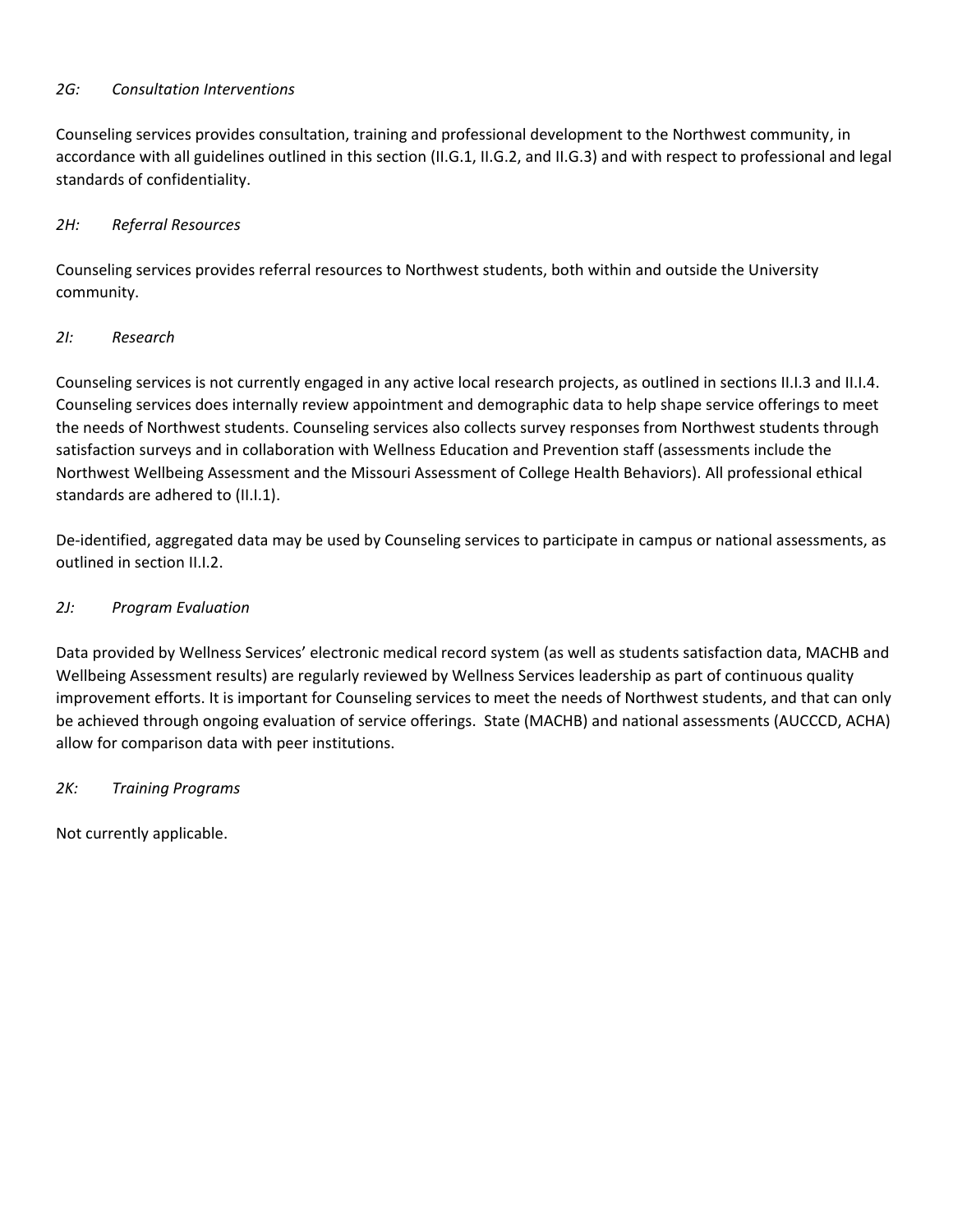#### **Standard 3: Ethical Standards**

#### *3A: Selection of Staff and Training on Policy/Ethics*

Counseling services adheres to University, local, state, and national standards as it relates to the ethical selection and training of staff members.

#### *3B: Confidentiality of Counseling*

Local, state, and federal confidentiality standards are discussed in detail with all mental health professionals at Wellness Services. This is done through a university-level orientation in addition to a thorough department-level onboarding process. Policies are in place to ensure adherence to these confidentiality standards—protected health information is only disclosed through client authorization or as allowed by local, state, and federal standards.

#### *3C: Imminent Danger*

Counseling services policy, legal requirements, and professional guidelines inform efforts to promote safety and provide for appropriate notifications.

#### *3D: Psychological Tests*

Not currently applicable.

*3E: Research*

Not currently applicable.

#### *3F: Case Records*

Clinical records are maintained in an electronic medical record system (Point and Click) which is specifically designed for college health and counseling centers.

#### *3G: Disposition of Records*

Records are maintained and disposed of in compliance with all local, state, and federal requirements.

*3H: Access to Records*

Wellness Services is an integrated service, which allows access to records for clinical, counseling, and administrative staff as necessary. Wellness Services' policy follows the minimum necessary standard—training, policies and procedures are in place to ensure staff have access to all (and only) relevant records to perform their job requirements successfully.

#### *3I: Shared Electronic Records Systems*

Wellness Services is an integrated service with shared access to an electronic records system (Point and Click Solutions). Relevant access is shared between Counseling and Clinic services.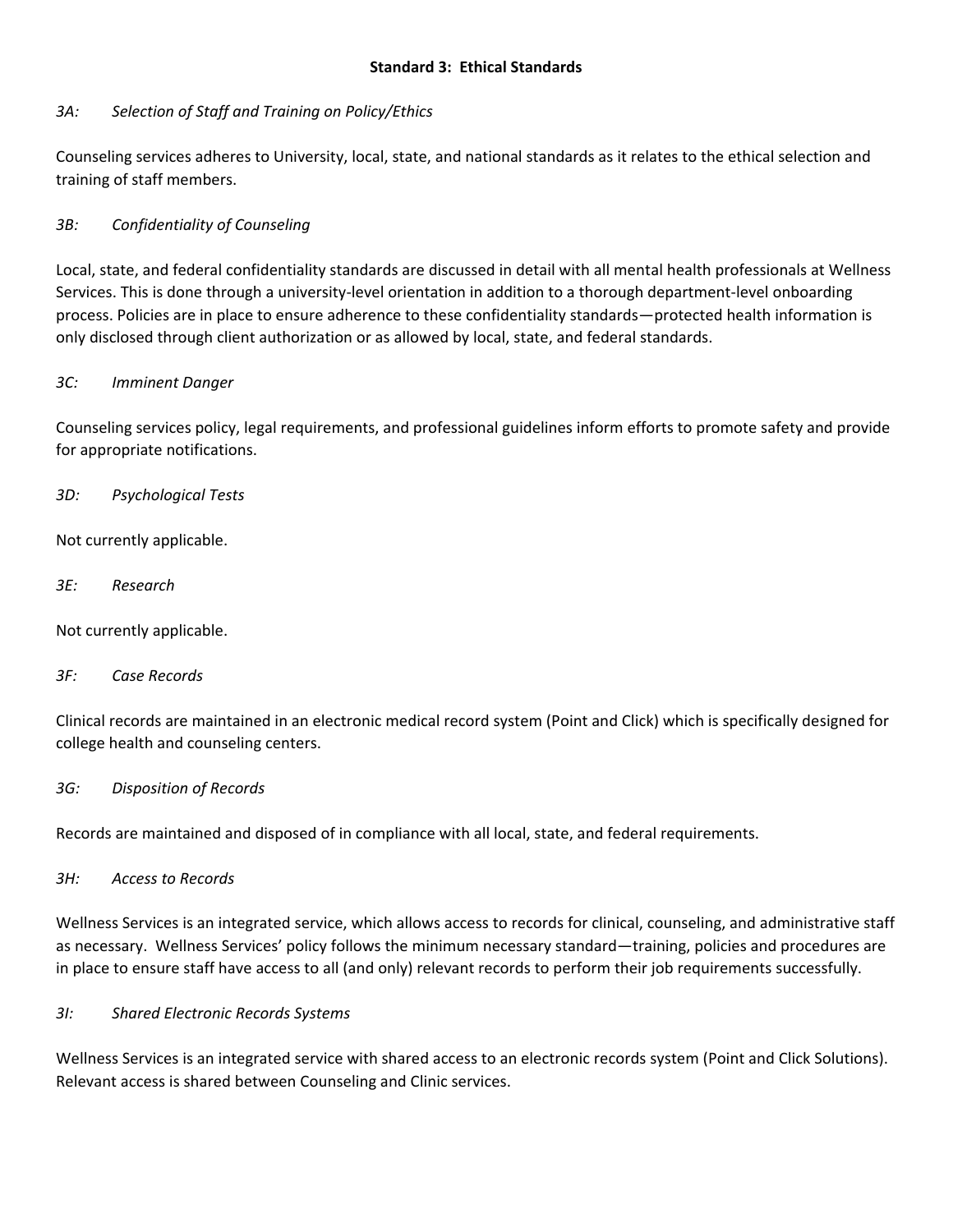#### *3J: Regulatory Awareness*

All Counseling staff members are knowledgeable about and function in a manner consistent with relevant civil and criminal laws. All Counseling staff members are aware of the obligations and limitations imposed on the institution by national, regional, and local constitutional, statutory, regulatory, and institutional policy.

#### *3K: Technology*

Counseling staff members are adequately trained and display sufficient skills as it pertains to technology use. Any needed support is provided by Wellness Services Operations staff and/or the Information Technology office at Northwest.

The technology used in Counseling services is adequately secure—hardware is assigned to individual users, usernames and passwords are protected, and two-factor authentication is used to access any available software (III.K.1). Counseling services utilizes secure messaging features within Point and Click solutions or encryption, and obtains informed consent whenever necessary (III.K.2). Office hardware (scanners, fax machines, copiers) is located in a secure facility, monitored by staff, and only accessible with University credentials (III.K.3).

Counseling service website complies with the elements outlined in section III.K.4, and can be found at [https://nwmissouri.edu/wellness.](https://nwmissouri.edu/wellness)

#### *3L: Telemental Health and Contracted Services*

Counseling services provides telemental health services as appropriate and indicated. All staff receive additional and ongoing training related to the provision of telemental health services and closely adhere to all relevant guidelines.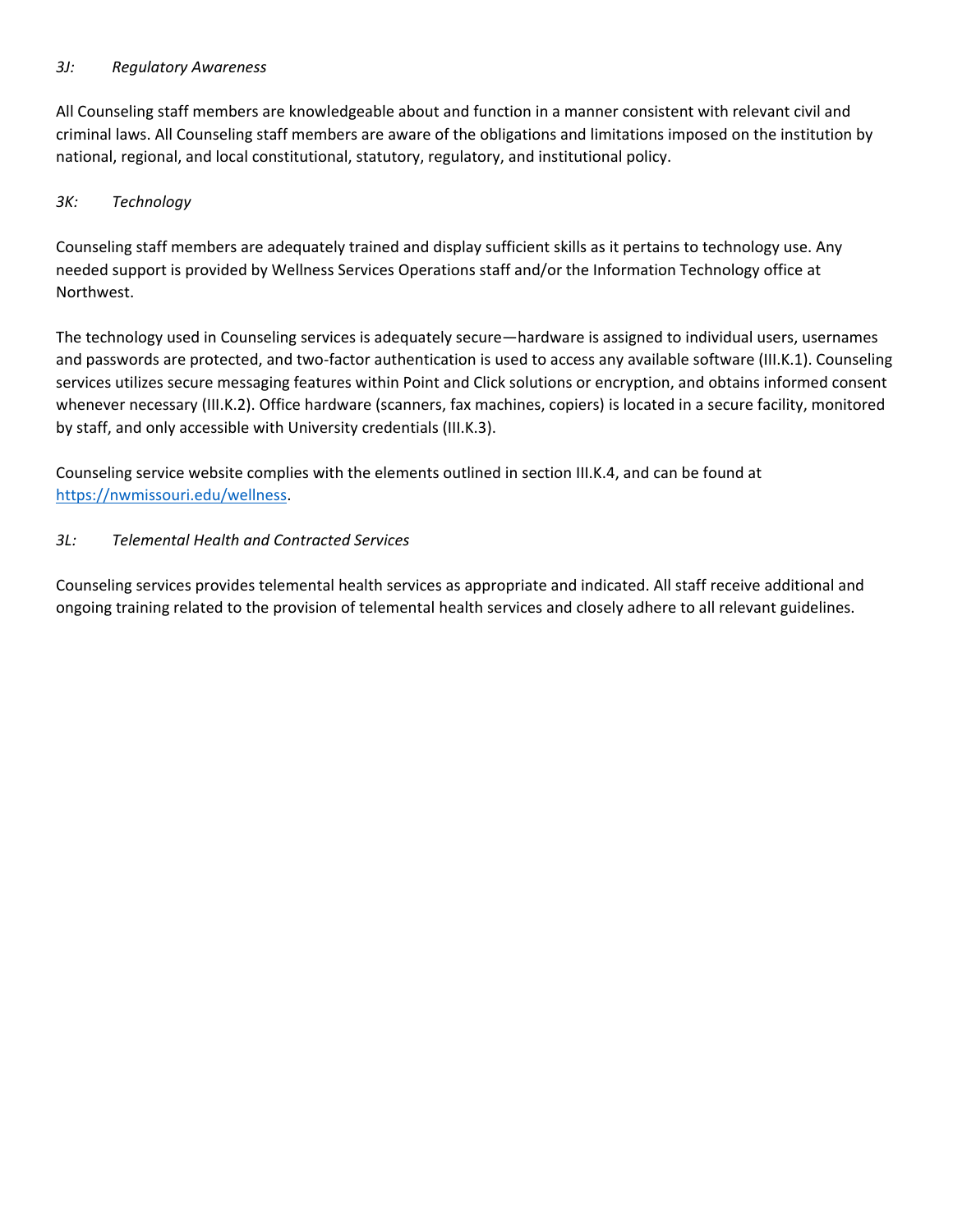#### *4A: Diversity Competencies of Staff*

Counseling services values diversity in both hiring and in their connection to the student population. Counseling services seeks to 1) Maintain a diverse staff and provide access to training/education to develop cultural competence; and 2) Provide services that are accessible and relevant to a diverse student population.

#### *4B: Director*

Counseling services is led by Kristen Peltz, MS, LPC Assistant Director of Wellness Services—Counseling. Kristen meets all the standards and performs all the duties outlined in IACS Standards section IV.B (with assistance from the Assistant Director of Wellness Services—Operations specific to section IV.B.2.c).

#### *4C: Professional Staff*

Counseling services staff are highly qualified for their positions and meet all of the professional qualifications and responsibilities outlined in the IACS Standards section IV.C.

#### *4D: Other Center Administrative Staff*

Counseling services at Northwest meets this standard.

#### *4E: Trainees*

Counseling services trains and supervises a group of Peer Wellness Coaches in accordance with section IV.E.5. All other elements in section IV.E are not currently applicable.

#### *4F: Administrative Support Staff*

Wellness Services has an adequate number of non-student support staff. Student employees are used in accordance with their level of training and do not compromise client confidentiality.

#### *4G: Professional Status*

Counseling staff at Northwest Missouri State University exceed this standard.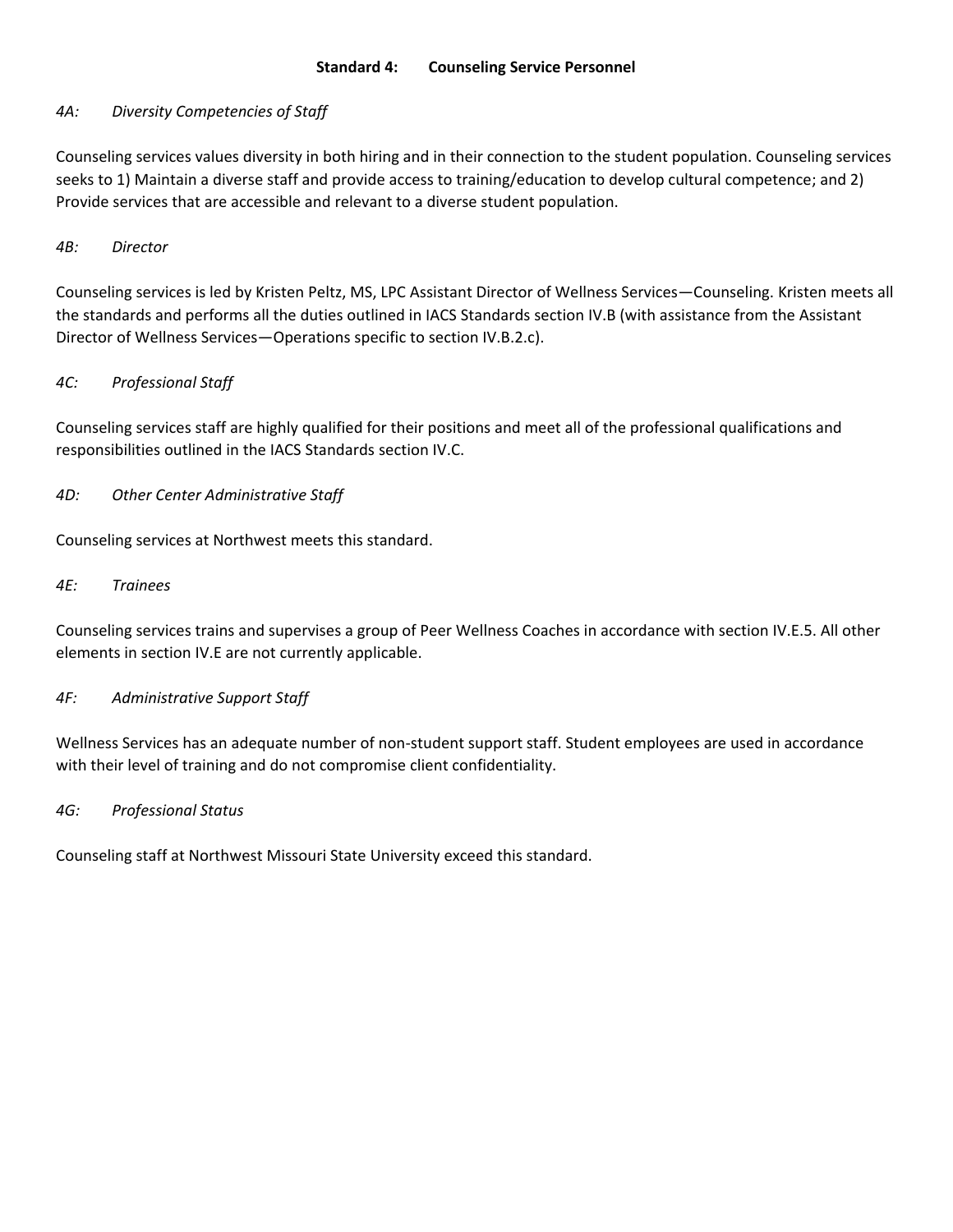#### *5A: Professional Development*

Counseling staff meet all standards outlined in section V.A.

#### *5B: Consultation Resources*

Counseling staff have access to necessary consultation resources, as outlined in section V.B.

#### *5C: Size of Staff*

Wellness Services employs 6.0 FTE mental health professionals providing direct care to students. This represents a counselor-to-student ratio of 1:1300 (V.C.1). Administrative support provides all receptionist and secretarial duties as outlined in section V.C.2, and the Counseling service Director shares administrative authority over administrative support staff.

#### *5D: Budget*

The Director is responsible for making decisions about and managing all aspects of Counseling service budget.

#### *5E: Compensation – Salary and Benefits*

Salaries are commensurate with credentials, experience, responsibilities and duties (V.E.1) and are in-line with the broader Northwest community and peer institutions (V.E.2). There are professional development and advancement opportunities within Counseling services at Northwest (V.E.3).

#### *5F: Physical Facilities*

The Wellness Center is located on the northwest corner of campus, within walking distance of all buildings and parking lots on campus. It is readily accessible to all students and separate from administrative offices, University Police Department and judicial offices (V.F.1).

Counselors have individual office spaces in the Wellness Center with sound-dampening measures in place (insulation, white noise machines, etc.). Counselors have access to all relevant equipment and resources necessary to effectively and confidentially do their jobs (V.F.2, V.F.3, V.F.5, and V.8).

Wellness Services is an integrated department that operates with a shared waiting area. The check-in process is consistent and confidential—visitors cannot discern whether a student is visiting the center for Clinic or Counseling (V.F.4).

Wellness Services does not utilize security cameras (V.F.10).

#### *5G: Malpractice/Liability Insurance*

Northwest Missouri State University purchases liability insurance coverage for counselors through Arch Specialty Insurance Company. Individuals may purchase additional or separate coverage at their discretion.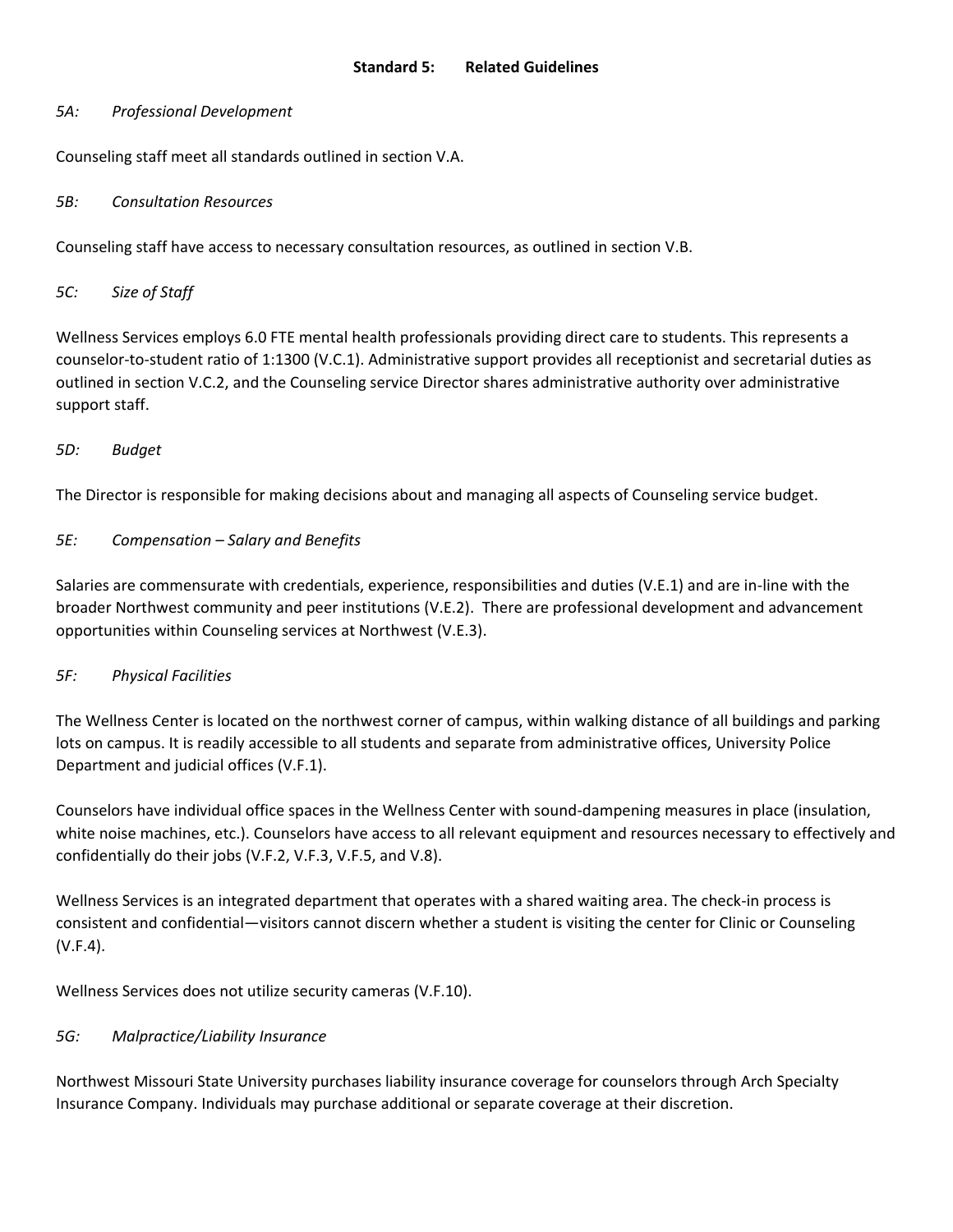# **Standard 6: Special Concerns**

*6A: Issues Affecting Counseling Centers Outside of the United States.*

Not applicable.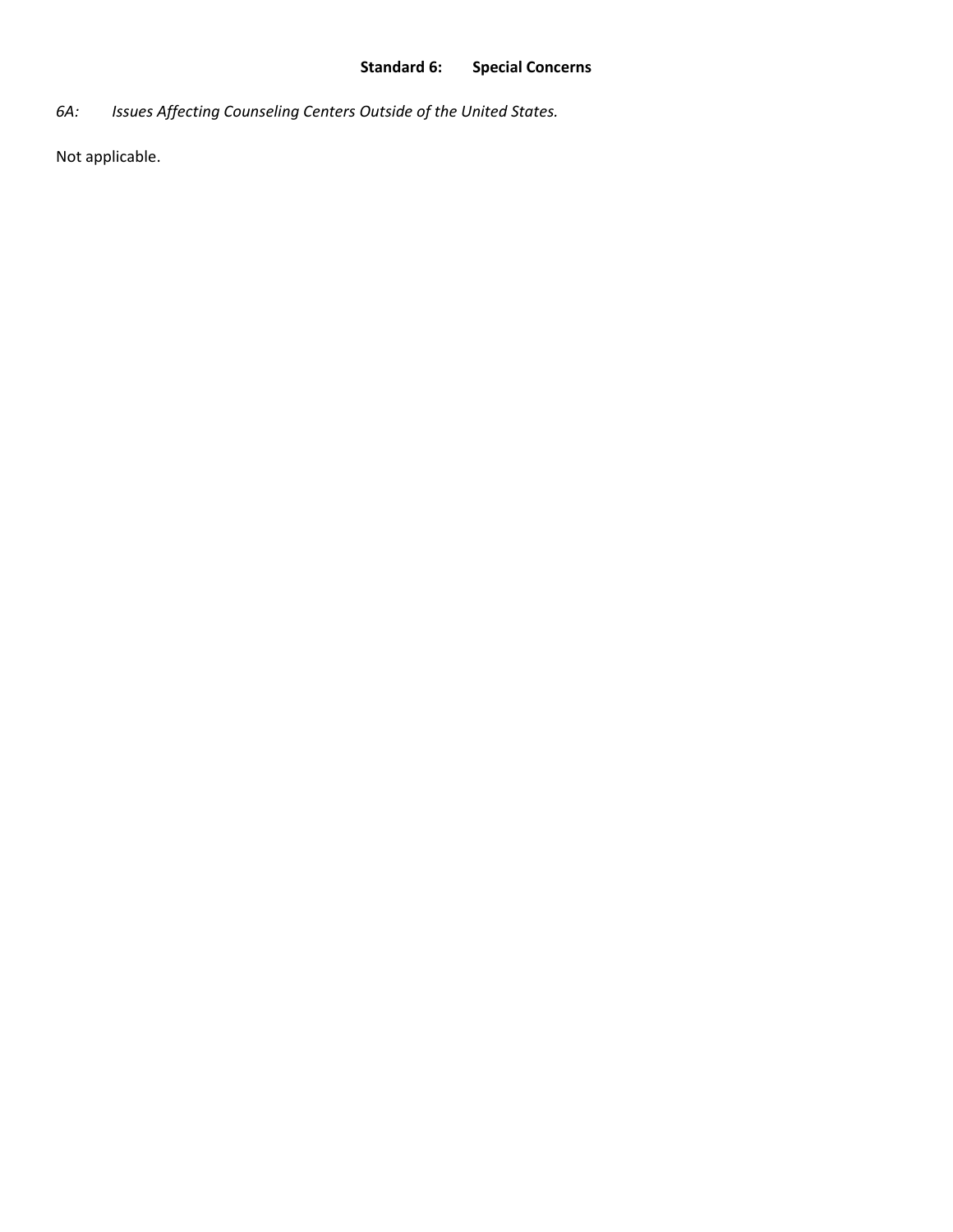# **Appendix A**

International Accreditation of Counseling Services Standards for University and College Counseling Services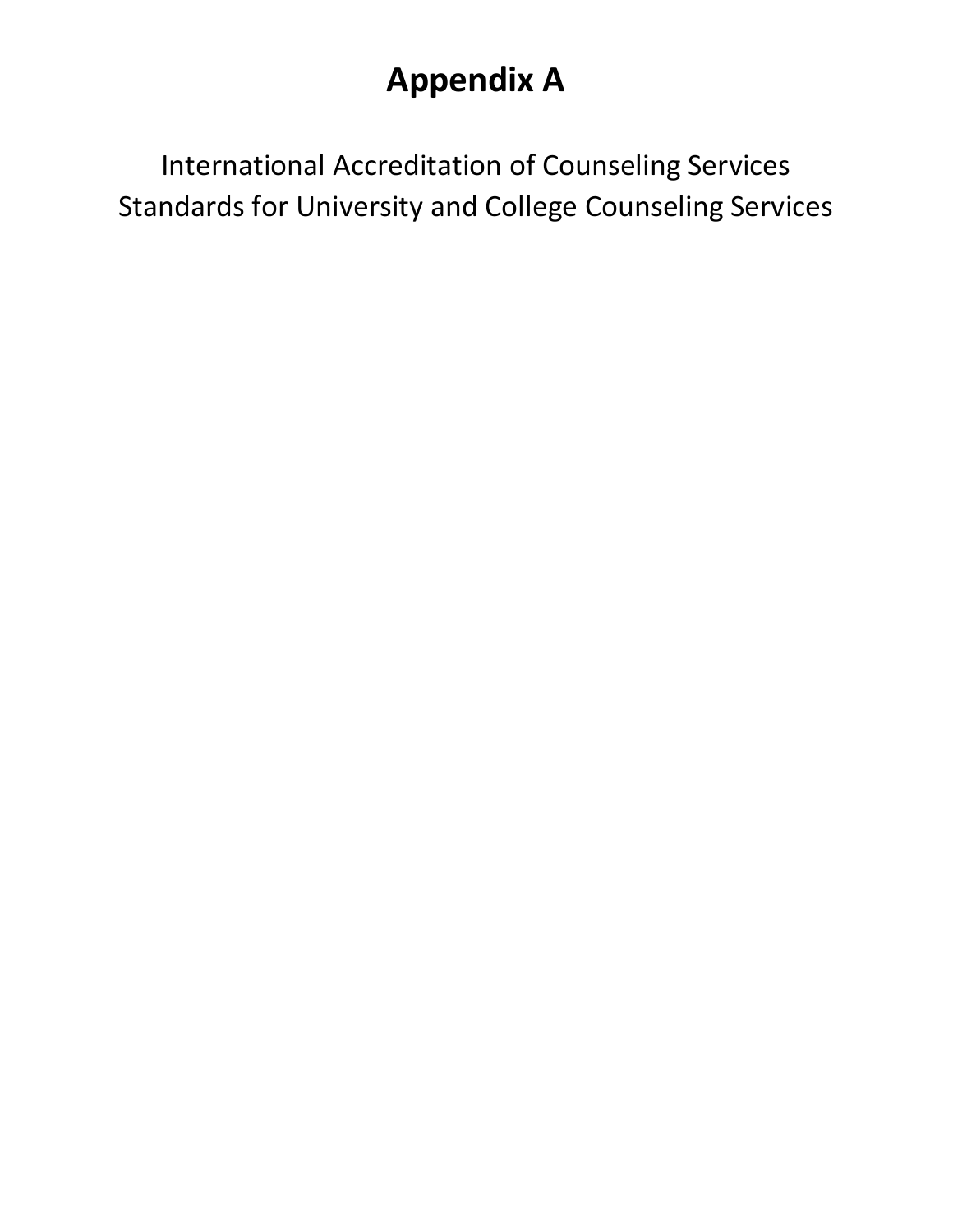

## <span id="page-9-1"></span><span id="page-9-0"></span>*STANDARDS FOR UNIVERSITY AND COLLEGE COUNSELING SERVICES*

Revised October 10, 2010; Amended November 8, 2014 Sec. IV. Amended October 22, 2016, Amended July 13, 2020

 **Table of Contents** 

Click any place in the Table of Contents to be taken to that section "**TOP**" found throughout the text returns you to the top of the document

#### **I. [Relationship of the Counseling Center to](#page-10-0) [the University Community](#page-10-0)**

I.A. [Administrative Independence and](#page-10-1) **[Neutrality](#page-10-1)** 

- I.B. [University and Community Relationships](#page-11-0)
- I.C. [Reporting Structure](#page-11-1)
- I.D. Accreditation of Multiple Counseling

Services and Merged Centers

[I.E. Embedded Counselors](#page-12-0)

## **II. [Counseling and Clinical Services](#page-12-1)**

- II.A. [Individual and Group Counseling](#page-13-0)
- II.B. [Psychiatric Services](#page-13-1)
- [II.C. Case Management Services](#page-13-2)
- [II.D. Testing](#page-14-0)

[II.E. Crisis Intervention and Emergency](#page-14-1) **[Services](#page-14-1)** 

- [II.F. Outreach Interventions](#page-14-2)
- II.G. [Consultation Interventions](#page-14-3)
- [II.H.](#page-14-3) [Referral Resources](#page-15-0)
- II.I. [Research](#page-15-1)
- II.J. [Program Evaluation](#page-16-0)
- [II.K. Training Programs](#page-16-1)

## **[III.](#page-16-1) [Ethical Standards](#page-16-2)**

III.A. [Selection of Staff and Training on](#page-16-3) [Policy/Ethics](#page-16-3)

- III.B. [Confidentiality of Counseling](#page-16-4)
- III.C. [Imminent Danger](#page-17-0)
- [III.D.](#page-17-0) [Psychological Tests](#page-17-1)
- III.E. [Research \(see also II.I.\)](#page-17-2)
- III.F. [Case Records](#page-17-3)
- III.G. [Disposition of Records](#page-17-4)
- III.H. [Access to Records](#page-18-0)
- III.I. [Shared Electronic Records Systems](#page-18-1)

III.J. [Regulatory Awareness](#page-18-2) III.K. [Technology](#page-18-3) [III.L. Telemental Health and Contracted](#page-19-0) **[Services](#page-19-0)** 

## **IV. [Counseling Service Personnel](#page-19-1)**

- IV.A. Diversity [Competencies of Staff](#page-19-2)
- IV.B. [Director](#page-19-3)
- [IV.C.](#page-19-3) [Professional Staff](#page-21-0)
- [IV.D. Other Center Administrative](#page-23-0) Staff
- [IV.E. Trainees](#page-23-1)
- IV.F. Administrative [Support Staff](#page-25-0)
- [IV.G. Professional Status](#page-26-0)

## **V. [Resources and Infrastructure](#page-25-1)**

- V.A. [Professional Development](#page-25-2)
- [V.B. Consultation Resources](#page-26-0)
- V.C. [Size of Staff](#page-26-1)
- [V.D. Budget](#page-26-2)
- V.E. [Compensation Salary and Benefits](#page-26-3)
- [V.F.](#page-26-3) [Physical Facilities](#page-27-0)
- [V.G. Malpractice/Liability Insurance](#page-28-0)

#### **VI. [Special Concerns](#page-28-1)**

[Issue](#page-28-1)s Affecting International Counseling Ctrs.

## **[References](#page-29-0)**

## **[Appendix](#page-31-0)**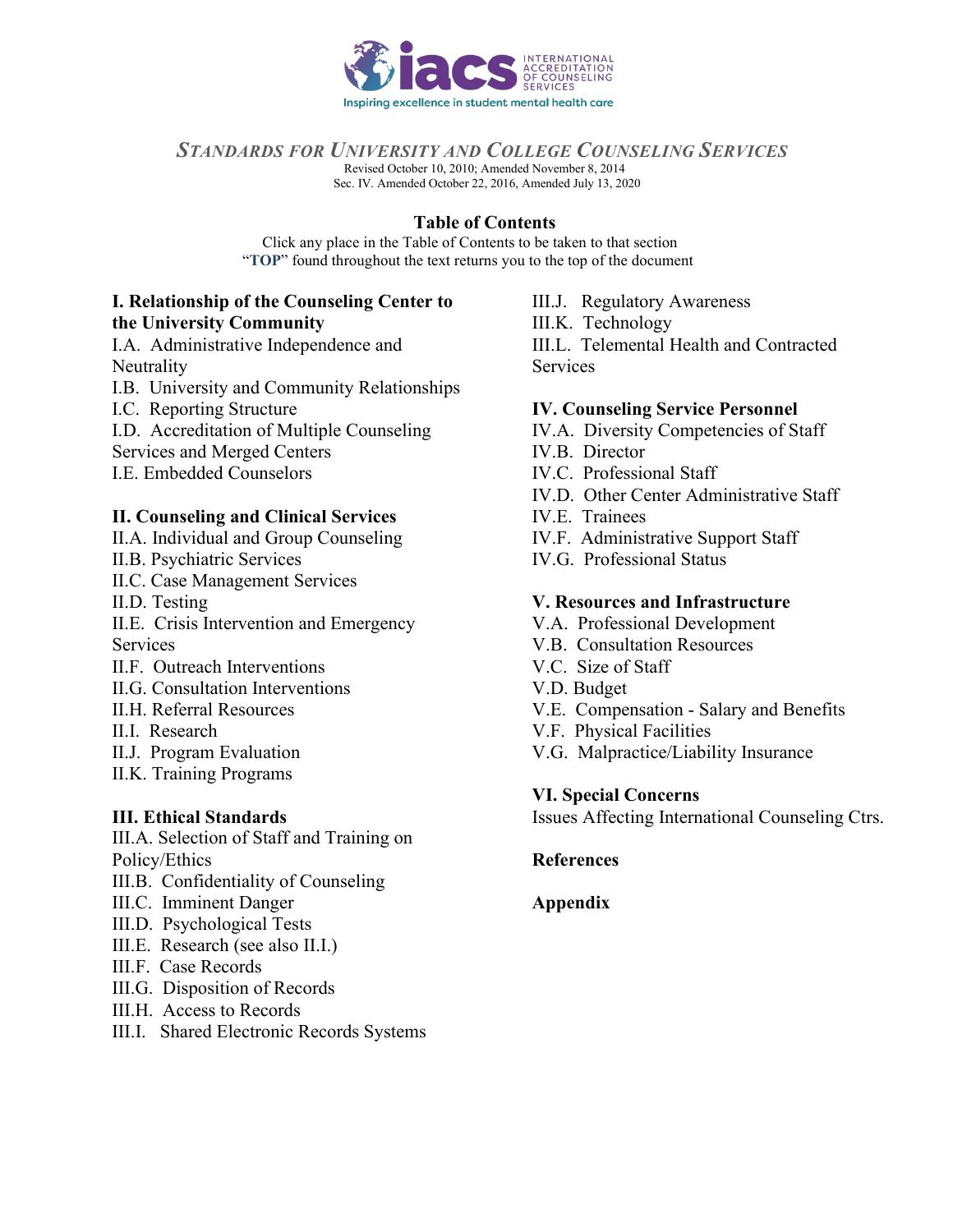# <span id="page-10-0"></span>**I. RELATIONSHIP OF THE COUNSELING CENTER TO THE UNIVERSITY COMMUNITY**

Counseling services<sup>[1](#page-10-2)</sup> are an integral part of the educational mission of the institution and support the mission in a variety of ways, such as consultation, teaching, preventive and developmental interventions, and treatment. They provide clinical services to clients who are experiencing stress due to academic, career or personal problems which may interfere with their ability to take full advantage of the educational opportunities before them. Counselors are also involved in consultation with faculty and staff, student needs advocacy, program development, outreach programming, retention activities, research, and program evaluation that support the efforts of faculty and staff in enhancing the university environment. **[TOP](#page-9-0)**

## <span id="page-10-1"></span>**I.A. Administrative Independence and Neutrality**

While the relationship of the counseling service to other units within the institution will vary according to organizational structure and individual campus needs, it is critically important that the service be administratively neutral. Counseling centers may provide mandatory assessment and related services with informed consent of clients, as well as other consultations to campus units, but must not make or be responsible for admissions, disciplinary, curricular or other administrative decisions involving students. If a center is perceived as being linked with units that are involved in making these decisions, it can severely restrict the utilization of the service. Such perceptions may prevent students from seeking services for fear that information they disclose may negatively affect their college careers.

Directors or counseling service staff members can serve on threat assessment teams (variously referred to as University Response Teams, Students of Concern Committees, Behavioral Management Teams, etc.), provided they remain cognizant of the multiple challenges to their ethical responsibility of confidentiality such service will present<sup>[2](#page-10-3)</sup>. They are advised to be highly knowledgeable of the legal responsibility to report individuals at risk of harm to self/others and to maintain strict informational boundaries, that in this environment are highly subject to pressure.

Also, there are many different models and functions of counseling centers on college and university campuses, i.e., traditional, consultation, campus stakeholder, community mental health, environmental, integrated health care, etc. Similarly, merged centers operate within these various institutional models which are defined by and reflect the perspective and cultural milieu of each institution. When a center is defined as merged, the ability of the counseling service to continue to maintain functional independence and neutrality must not be compromised. For example, if the counseling center and health center were merged, the entity must allow for the

<span id="page-10-2"></span><sup>&</sup>lt;sup>1</sup> For the purposes of this document, the terms Services and Centers are interchangeable.

<span id="page-10-3"></span><sup>2</sup> Threat assessment teams have a primary function to identify, coordinate services for and respond to students exhibiting a broad range of troubling and disruptive behaviors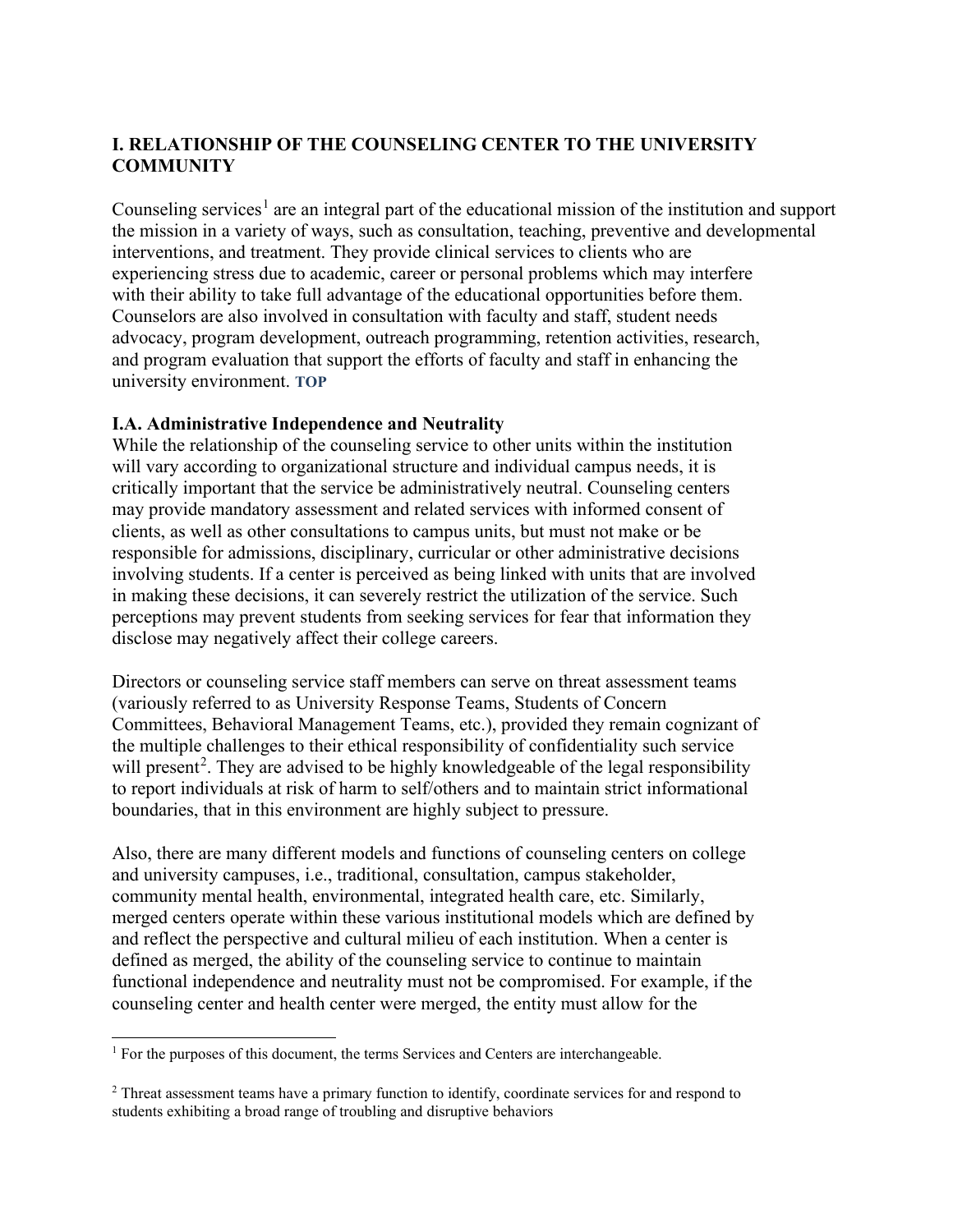counseling center to continue to function as an integral part of the institution's mission, rather than be seen as primarily an ancillary clinical operation housed within a medical environment.

## <span id="page-11-0"></span>**I.B. University and Community Relationships**

Typically, counseling services are administratively housed in the Student Affairs unit of the institution and are acknowledged as a valuable component of the overall student services effort. To achieve this recognition, counselors must develop an extensive network of institutional and community relationships. Close linkages should be forged with academic units, student service offices, and other sources of referral and consultation. Solid working relationships must be maintained with campus and community medical services and with community mental health services in order to accommodate clients who have medical problems or who require more intensive treatment or hospitalization. Counseling professionals should work with faculty, staff and administrators to promote the goal of psychological and emotional development in the many aspects of campus life. **[TOP](#page-9-0)**

#### <span id="page-11-1"></span>**I.C. Reporting Structure**

It is essential that the counseling service Director work closely with the Chief Student Affairs Officer and other key administrators to whom they report to ensure the accomplishment of institutional goals and objectives. The Chief Student Affairs Officer, as well as other senior administrative staff, should be fully aware of and appropriately supportive of the complex role of the counseling service. When the center is merged, the administrator of the counseling service should continue to have a direct line of communication to a Vice Chancellor or a Vice President of Student Affairs, Academic Affairs, or other related division. This is necessary to inform these key administrators of the unique role that counseling services play on campus.

While the counseling service works in a cooperative manner with members of the campus community, it is important to emphasize the unique role that it plays within the institution. Specifically, it provides services such as crisis intervention, individual and group counseling, training, consultation with the campus community about student characteristics and development, as well as campus safety. In addition, counseling professionals often provide a needed perspective for campus administrators by utilizing a humanistic, developmental and culturally infused approach in managing students in distress. **[TOP](#page-9-0)**

#### **I.D. Accreditation of Multiple Counseling Services and Merged Centers**

#### **I.D.1. Multiple Counseling Services**

The accreditation requirement for multiple counseling services is based upon the organizational structure of the agency. A multiple counseling agency is operationally defined as consisting of one or more sub-agencies, each with a separate director and staff having no daily physical interaction (e.g., a state college system consisting of branch campuses each with a separate counseling service). In such a case each unit would be accredited separately. Counseling services which have subunits at different locations, supervised by a single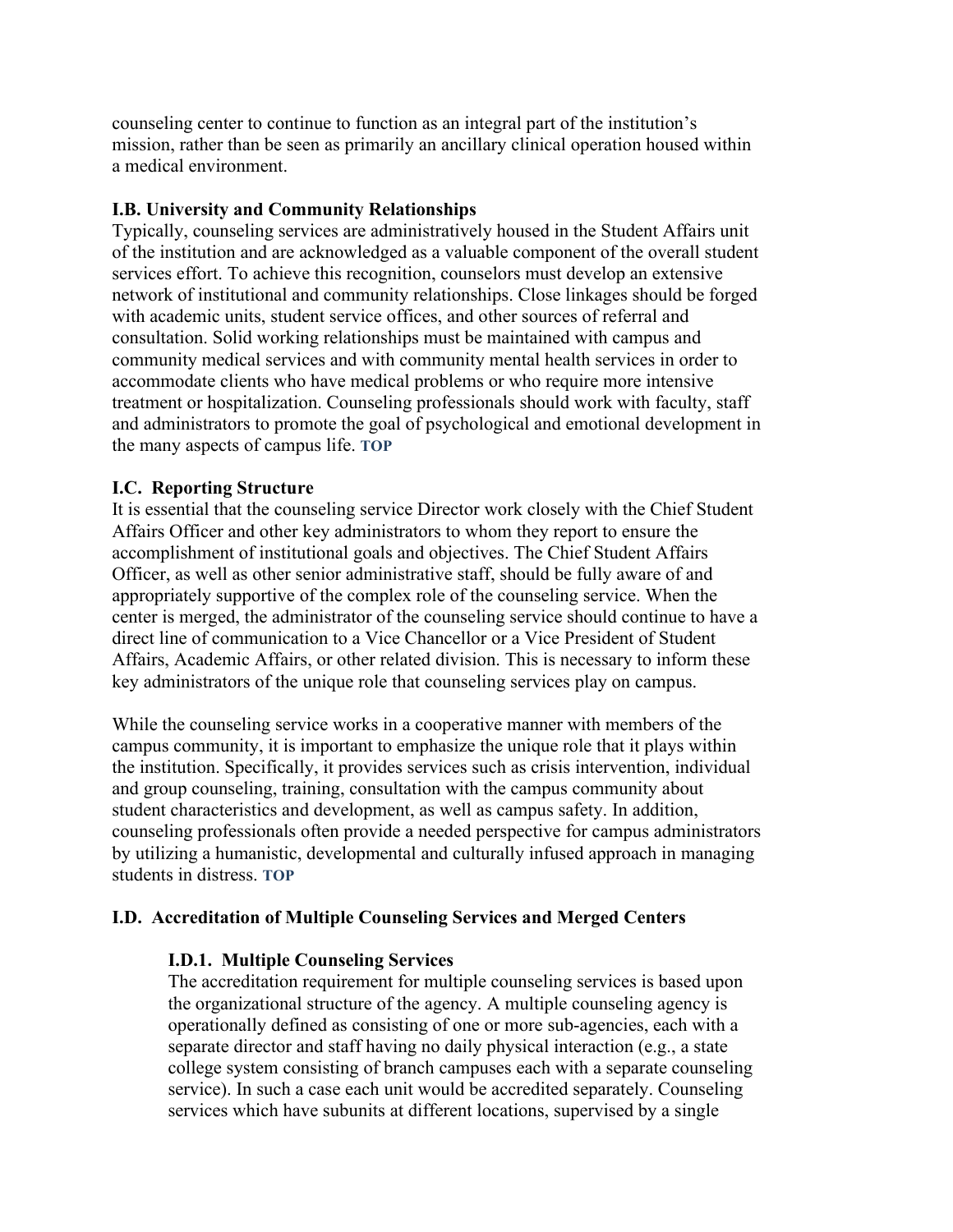Director, would be accredited as a single unit (e.g., a large university with satellite counseling centers, or centers at different locations under the same director). All subunits must meet requirements for the agency to be accredited.

## **I.D.2 Merged Counseling Services**

When mergers or consolidations occur that bring together counseling centers and other campus agencies (i.e., health center, career services, academic advising, etc.), the newly formed entity must meet IACS standards in order to maintain accreditation. In as much as merged entities may also be accredited by other professional bodies (e.g., Council for the Advancement of Standards, Joint Commission on Accreditation of Hospitals, Accreditation Association for Ambulatory Health Care, etc.), counseling services are not the focus of such accreditations. Although mergers involving structural changes do not necessarily prevent centers from qualifying for or maintaining accreditation, special care must be taken to ensure that counseling centers in merged entities are in full compliance with IACS accreditation standards. **[TOP](#page-9-1)**

# <span id="page-12-0"></span>**I.E. Embedded Counseling Services**

When centers embed counseling personnel and functions into other university offices or departments (e.g. Athletics, Academic Colleges or Professional Schools, Residence Halls) memoranda of understanding or contracts should articulate that counseling staff in these roles are functioning within the same standards for confidentiality, recordkeeping, and ethical principles as those staff working in the primary counseling center site. Embedded personnel should report to the counseling center leadership, serve as a consultant to the outside department, and avoid dual roles with establishment of clear boundaries. For effective collaboration mental health providers may participate in staff meetings and other relevant staff activities as invited by the host. Interventions should be grounded on the model and mission of the counseling center. Services provided in embedded locations must meet IACS standards. **[TOP](#page-9-1)**

# <span id="page-12-1"></span>**II. COUNSELING AND CLINICAL SERVICES**

The counseling service should play four essential roles in serving the university and college community: 1) provide counseling to students experiencing personal adjustment, vocational, developmental and/or psychological problems that require professional attention; 2) play a preventive role assisting students in identifying and learning skills which will assist them to effectively meet their educational and life goals; 3) support and enhance the healthy growth and development of students through consultation and outreach to the campus community; and 4) play a role in contributing to campus safety.

A counseling service must include an appropriate range of activities to be eligible for accreditation. Agencies whose services are limited to the following areas are not eligible to be accredited: academic advising, placement services, tutorial programs, academic skills training, (i.e., developmental reading services, learning centers, etc.), and drug and alcohol programs. It should be noted, however, that many accredited counseling services include some or all of the above activities in their programs.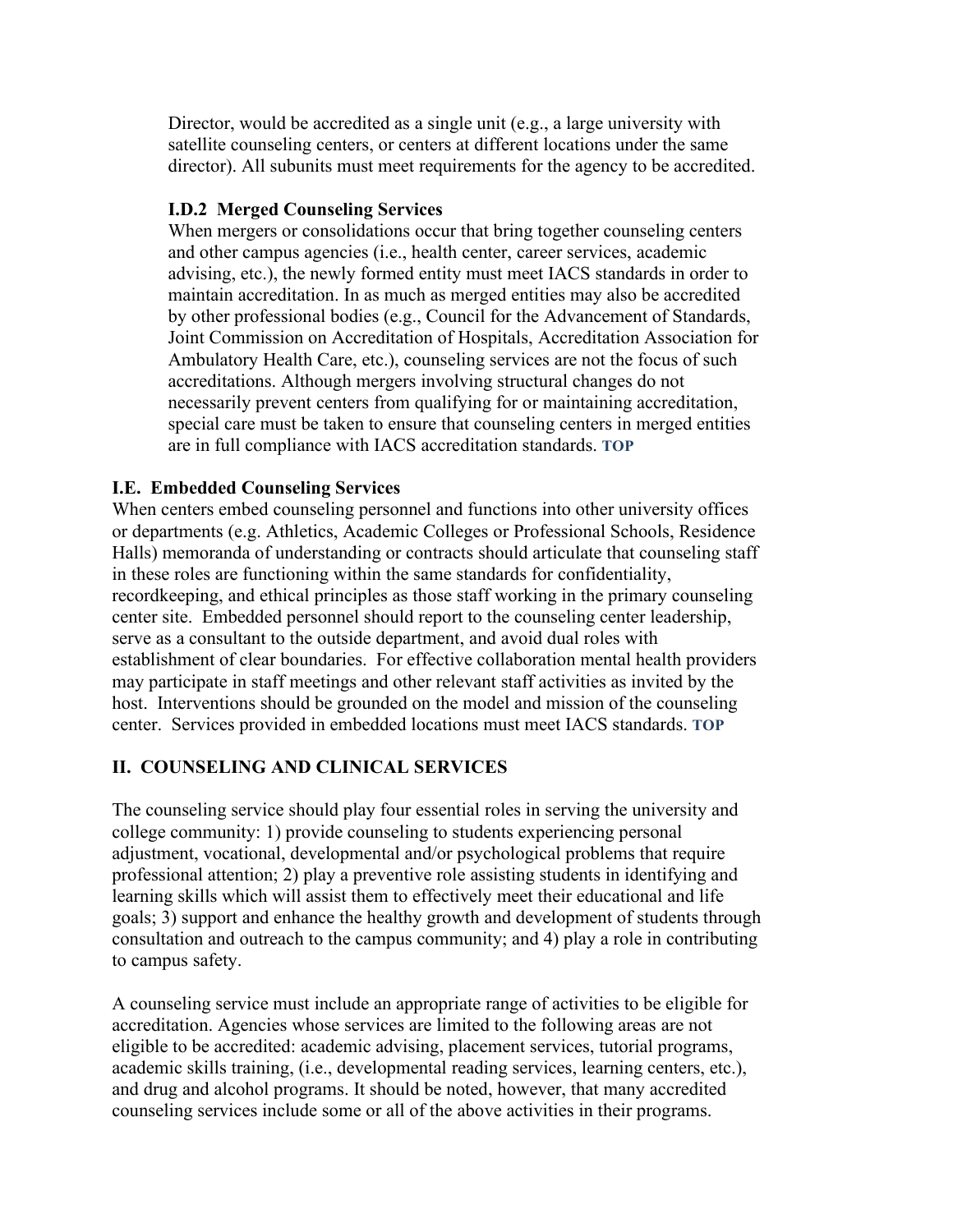Mergers should not eliminate or de-emphasize the preventive, developmental, outreach, consultative, and psychoeducational activities of counseling services. In order to be accredited, merged centers must ensure that the staff delivering these preventive and developmental services is appropriately trained and competent to provide them. Such services are integral to the mission of counseling services, a part of their historical roots, and essential for IACS accreditation.

IACS Accreditation Standards include the following nine program functions: individual counseling; group counseling; crisis intervention and emergency services; outreach interventions; consultation interventions; referral resources; research; program evaluation; professional development; and training programs. **[TOP](#page-9-0)**

## <span id="page-13-0"></span>**II.A. Individual, Couples and Group Counseling**

Counseling services must provide counseling interventions that are responsive to the diverse population of students experiencing ongoing or situational psychological or behavioral difficulties.

These direct service activities include the following criteria:

**II.A.1**. Individual counseling must be provided, group counseling should be provided and couples counseling may be provided. These counseling services may include such issues as educational, career, personal, developmental, and relationship concerns. Services should be sufficient to meet the needs of students in a timely manner.

**II.A.2** Staff should have the necessary and appropriate background and training, including multicultural competence, to meet the diverse needs of students.

**II.A.3.** Regular evaluation of the effectiveness of the services must be conducted.

**II.A.4.** All staff must adhere to the ethical principles of their disciplines and practice with conformity to state and federal laws.

**II.A.5.** Services provided by interns, practicum students, and paraprofessionals must receive close supervision by qualified staff and be in compliance with professional training standards and state or provincial statutes. **[TOP](#page-9-1)**

#### <span id="page-13-1"></span>**II.B. Psychiatric Services**

<span id="page-13-2"></span>Psychiatric resources must be available to the service either on campus or in the community to provide timely response for medication evaluation and management. Centers strive to collaborate with psychiatric personnel providing services to students. **[TOP](#page-9-0)**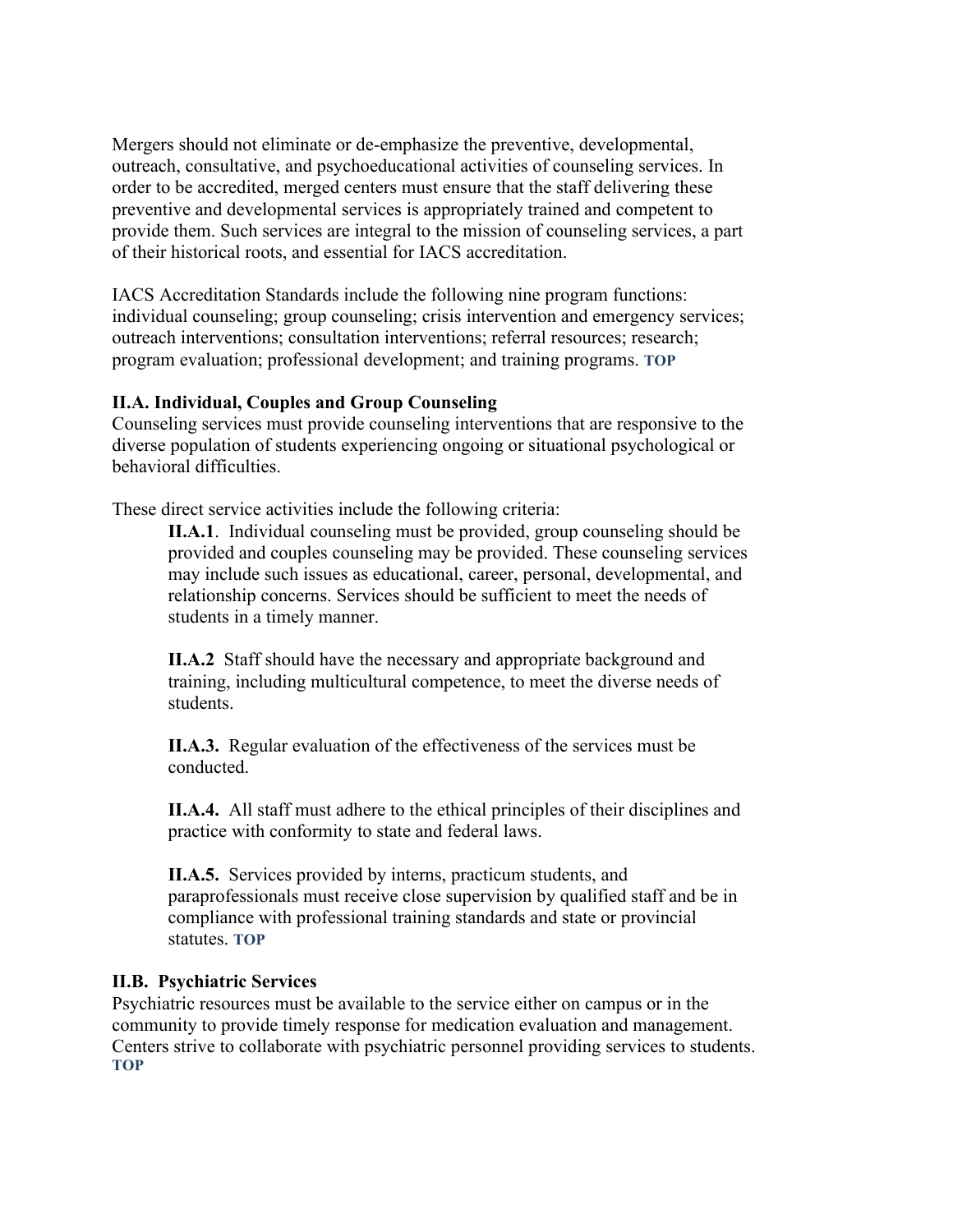## **II.C. Case Management Services**

If case management services are available, their scope should be clearly articulated and distinguished to all constituents as to whether they are a clinical case manager (i.e. licensed in the state/province in which they are practicing and providing clinical services; communication protected as confidential and/or privileged under state law) or a nonclinical case manager (i.e. assisting with referrals; subject to privacy regulations). **[TOP](#page-9-1)**

## <span id="page-14-0"></span>**II.D. Testing**

Psychological tests and other diagnostic procedures may be used to make appropriate assessments of student functioning and treatment/disposition recommendations; to foster client self-understanding and decision-making; and to determine the most effective intervention strategies possible within the limits of available resources. **[TOP](#page-9-1)**

## <span id="page-14-1"></span>**II.E. Crisis Intervention and Emergency Services**

Counseling services must provide crisis intervention and emergency coverage either directly or through cooperative arrangements with other resources on and off campus and in the surrounding area.

Counseling services must provide or arrange for the provision of emergency services for students who are experiencing acute emotional distress, are a danger to self or others, or are in need of immediate hospitalization. Such services may be provided by other agencies on campus or in the surrounding community. In such cases, counseling service staff should work closely with other service providers to ensure that the resources are adequate and effectively used and that necessary follow-up care is provided. **[TOP](#page-9-0)**

## <span id="page-14-2"></span>**II.F. Outreach Interventions**

The counseling service must offer preventive programming focused on the developmental needs of students, to maximize the potential to benefit from their academic experience. Programs should help students acquire new knowledge, skills and behaviors; encourage positive and realistic self-appraisal; foster personal, academic and career choices; enhance the ability to relate mutually and meaningfully with others; and increase the capacity to engage in a personally satisfying and effective style of living. Counseling centers may use social media and/or passive programming in their outreach efforts. These programs should be responsive to sexual/relational orientation, gender identity, racial, cultural, disability and ethnic diversity among students, and reach students who are less likely to make use of traditional counseling services. Counseling centers should effectively market their services to the university community – communicating the range of services available to students in order to maximize awareness and utilization. **[TOP](#page-9-0)**

#### <span id="page-14-3"></span>**II.G. Consultation Interventions**

Counseling services must provide consultation, training and professional development to members of the university community, to foster an environment that is beneficial to the intellectual, emotional, and physical development of students. The counseling service must play an active role in interpreting and, when appropriate, advocating for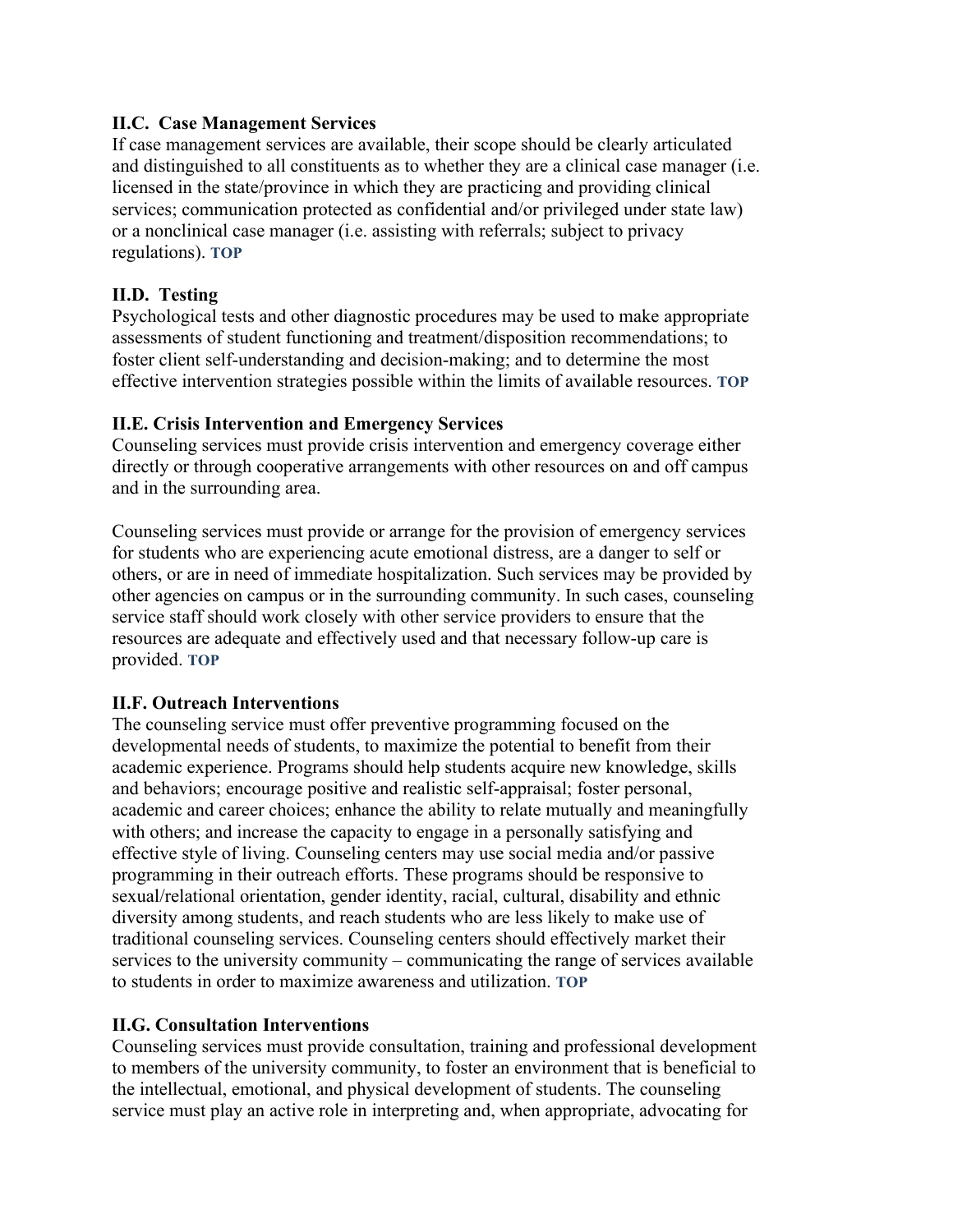the needs of students to administration, faculty, and staff of the institution. The service should also identify and address issues and problems in the environment that may impede the academic progress of students. **[TOP](#page-9-0)**

Guidelines for consultation services include the following:

**II.G. 1** Consultation provided as needed to faculty and other appropriate campus personnel, regarding individual students, must occur within the bounds of the confidential counseling relationship.

**II.G.2** Consultation may be provided to parents, spouses, agencies, and others concerned about the student or involved in the student's safety plan, as long as confidentiality requirements are met.

**II.G.3** While a counseling service can serve a consultative role, it must not be responsible for administrative or academic decisions about students.

## <span id="page-15-0"></span>**II.H Referral Resources**

Counseling services must provide referral resources within the institution and the local community to meet the needs of students whose problems are outside the scope of services or resources of the counseling center. Referral resources should be evaluated for availability and affordability. **[TOP](#page-9-0)**

## <span id="page-15-1"></span>**II. I Research**

An integral responsibility of the counseling service is to conduct ongoing evaluation and accountability research, to determine effectiveness, and to improve the quality of services. **[TOP](#page-9-0)**

**II.I.1** Counseling services must abide by professional ethical standards as well as expectations developed by university groups responsible for overseeing research. Ultimate responsibility for the establishment and maintenance of accepted ethical practices shall reside with the individual researcher and the Director of the counseling service.

**II.I.2** The counseling service should strive to contribute to research at the campus level as well as national data collection efforts.

**II.I.3** Counseling services should strive to be involved with students and faculty who wish to conduct individual research on student characteristics or on the influence of specific student development programs. Such activities must be in compliance with appropriate professional and ethical standards as well as institutional research board requirements.

**II.I.4** The counseling service should make every effort to contribute to the fields of counseling, psychology, and other relevant professions (e.g., student affairs, student personnel services, social work, psychiatry, etc.) through research and other scholarly endeavors.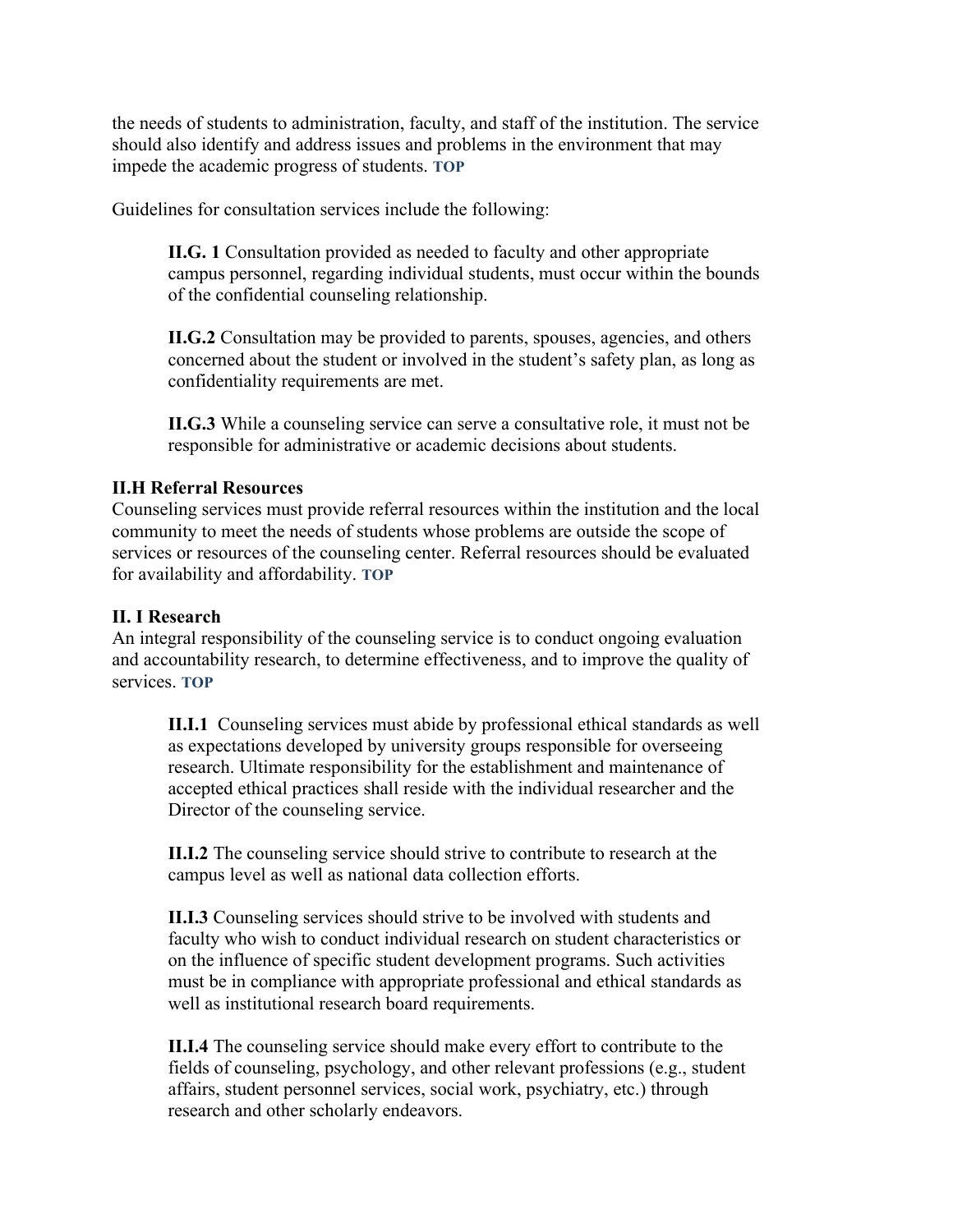## <span id="page-16-0"></span>**II.J Program Evaluation**

There must be a regular review of the counseling service based on data from center evaluation efforts. When possible, it is desirable to include comparative data from other institutions in the evaluation process. This program evaluation should include an organized and systematic, peer review process for case records. **[TOP](#page-9-1)**

## <span id="page-16-1"></span>**II.K. Training Programs**

Training and supervision are appropriate and desirable responsibilities of counseling services. A training program should be incorporated in the center where it is economically and functionally feasible, to contribute to the development of practitioners in relevant professions. In addition, training programs can add to the diversity of the centers panel of service providers. Further, involvement in training allows staff members to maintain and increase their clinical supervision skills. **[TOP](#page-9-1)**

## <span id="page-16-2"></span>**III. ETHICAL STANDARDS**

Professional ethical practice forms the cornerstone of the counseling service. Maintaining ethical standards and abiding by related laws in the administration of a counseling center is a very complex and necessary task. Clear definitions of ethical and legal questions are not universally applicable, so an understanding of ethical code and relevant case and statute law is essential.

The counseling service Director, and/or his or her designee should have access to legal counsel when necessary and should be well-informed regarding legal issues. Staff members must maintain strict adherence to the ethical standards of their respective professions and licensure/certification requirements. Agency operating procedures must be congruent with these standards and in no way abridge or contravene an individual staff member's ethical obligations and privileges. (See Appendix) **[TOP](#page-9-0)**

#### <span id="page-16-3"></span>**III.A. Selection of Staff and Training on Policy/Ethics**

All professional and administrative support staff must be selected carefully and trained thoroughly regarding appropriate agency policies and procedures.

#### <span id="page-16-4"></span>**III.B. Confidentiality of Counseling**

Counseling professionals must be cognizant of existing ethical principles, relevant statutes, and local mental health guidelines that may stipulate the limits of confidentiality, such as: statutes that require the reporting of child abuse and other forms of abuse; statutes and/or case law that stipulate appropriate notification when clients and/or others are at risk. **[TOP](#page-9-1)**

The confidential nature of the counseling relationship must be consistent with professional ethical standards and with local, state, provincial and federal guidelines and state statutes. Information can be released only at the request or concurrence of a client who has full and informed knowledge of the nature of the information that is being released, or except as required by law.

Appropriate information is then to be released selectively and only to qualified recipients. Instances of statutory limits to confidentiality and other appropriate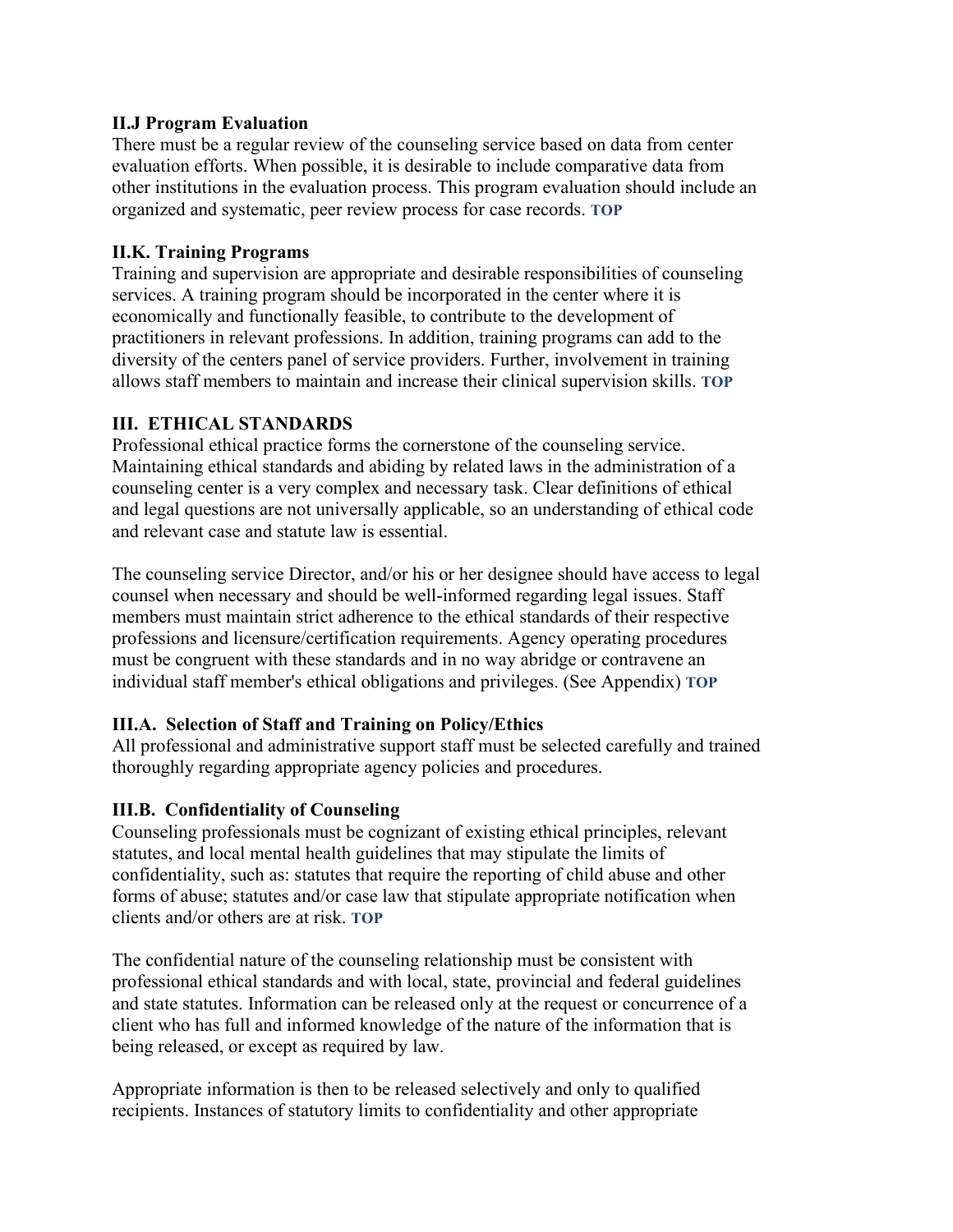restrictions (e.g., policies related to observation, audio, video, digital or electronic recordings) must be clearly articulated and implemented only after careful professional consideration.

## <span id="page-17-0"></span>**III.C. Imminent Danger**

When the condition of the client is indicative of clear and imminent danger to self or others, counseling professionals must take reasonable personal action that may involve informing responsible authorities and consulting with other professionals[.](#page-9-1) **[TOP](#page-9-1)**

# <span id="page-17-1"></span>**III.D. Psychological Tests**

Procedures regarding the preparation, use, and distribution of psychological tests must be consistent with professional standards.

# <span id="page-17-2"></span>**III.E. Research**

Standards regarding research with human subjects must be maintained. Review procedures for proposed research should be established to ensure that research efforts do not interfere with service delivery responsibilities of the counseling service. (See also II.F.3.) **[TOP](#page-9-0)**

# <span id="page-17-3"></span>**III.F. Case Records**

Systematic case records must be maintained as required by professional standards and applicable statutes. The record must include all pertinent clinical documentation, such as: intake and assessment information, case notes, a termination summary, results of any tests or inventories, etc.

If records are computerized, or if computerized billing is used in the center, confidentiality of data files must be ensured. Confidentiality and appropriate handling of information and records must be reflected in the collection, storage, classification and maintenance of the data, administrative security, and in dissemination of information regarding clients. Clients must be informed that confidential information about their treatment is stored on the center's secured server.

All current client records must be maintained in a central location that is secure and accessible to appropriate staff. Within the central location, paper records must be maintained in secure locked files. Clinical files must not be stored in individual offices, but in a central location which is appropriately secured.

Regardless of the case record format used by the center, all case records are the property of the counseling service.

## <span id="page-17-4"></span>**III.G. Disposition of Records**

Procedures for the disposition of client and agency records should be consistent with professional standards, college and university guidelines, and relevant statutes. The complete record should be maintained for a minimum of 7 years from the last date of service. **[TOP](#page-9-0)**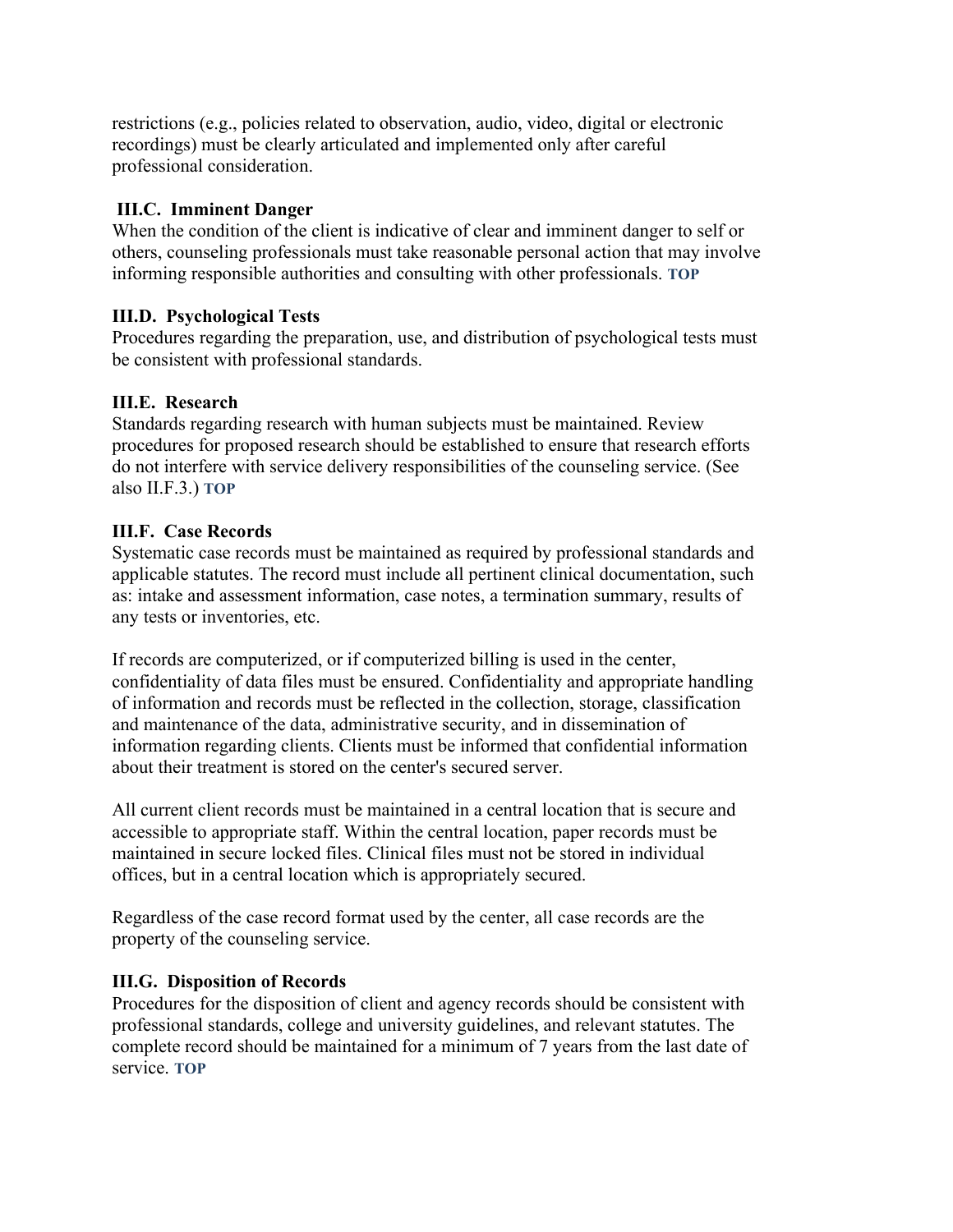#### <span id="page-18-0"></span>**III.H. Access to Records**

Access to client records, even when there is a shared electronic records system, must be limited to appropriate counseling service personnel. Centers should have an established protocol to monitor for and manage inappropriate access. An informed, signed release of information must be obtained from the client before records or other confidential information can be shared with any other individual within merged entities, campus departments, or outside agencies. **[TOP](#page-9-0)**

#### <span id="page-18-1"></span>**III.I. Shared Electronic Records Systems**

When sharing the same electronic medical records system with medical or other units, a firewall must be in place to ensure counseling records are not inappropriately accessed or disclosed to individuals outside of the counseling center. Counseling service records must be kept separate from records within merged entities (e.g. medical records, advisement notes, placement credentials, etc.). The sharing of client names and data across systems/departments requires informed client consent. **[TOP](#page-9-0)**

#### <span id="page-18-2"></span>**III.J. Regulatory Awareness**

Staff members must be knowledgeable about and function in a manner consistent with relevant civil and criminal laws. They should be aware of the obligations and limitations imposed on the institution by national, regional, and local constitutional, statutory, regulatory, and institutional policy. **[TOP](#page-9-0)**

#### <span id="page-18-3"></span>**III.K. Technology**

Counseling staff must demonstrate a basic understanding of technology and receive appropriate training prior to adopting any modern technology for use. It is recognized that counseling services may need to rely upon non-mental health professionals to provide technical assistance. Consultation with institutional technology departments should be utilized to ensure that the technology used allows services to be delivered in a secure and ethical manner. Professionals providing technical assistance must be given training concerning issues regarding confidentiality and must sign a confidentiality agreement.

**III.K.1**. Computerized client data such as case records and webcam recordings must be secured in such a way to prevent unauthorized access. When working off-site and remotely accessing the clinical services system (e.g., programs like Titanium), there should be sufficient security, privacy and protections, comparable to that offered by one's office desktop computer. Remote access should be done through password protected or encrypted networks, such as virtual private networks (VPN); this applies to both direct and wireless home networks, wireless public access should not be utilized. Standards for appropriate clinician behavior include not storing confidential work on remote computers and not copying student identifying and mental health information onto portable devices (e.g., laptops, tablets, USB sticks). In the case of computerized records, multiple safeguards must be applied, including strict network firewalls, regular access audits, and password protection. These and other physical precautions must be in place to ensure the confidentiality and security of stored material. **[TOP](#page-9-1)**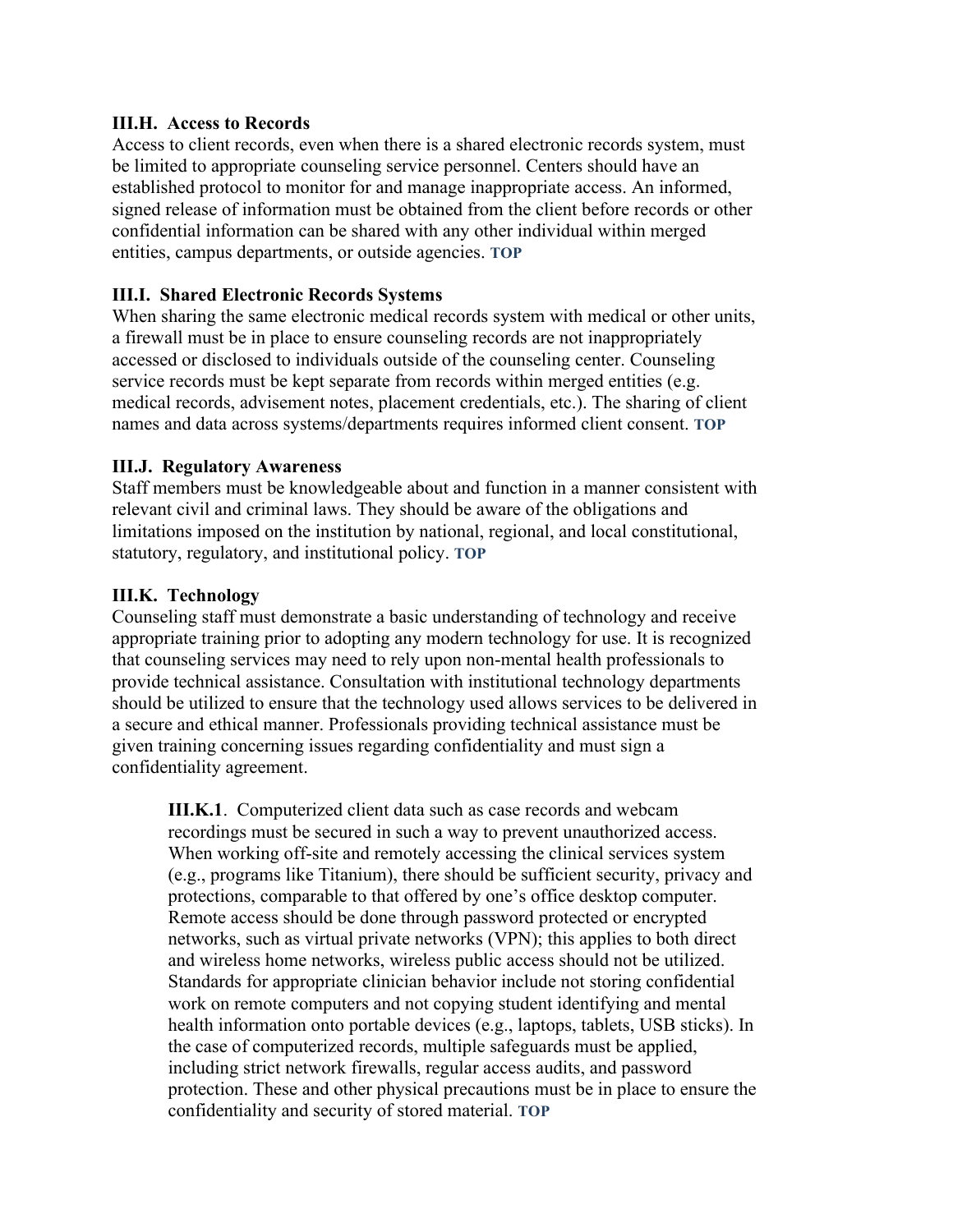**III.K.2.** Electronic mail (e-mail) is not a safe means to transmit confidential information. When e-mail is used to correspond with a client or transmit information, informed consent regarding potential limits to confidentiality must be communicated which explain the inherent risks to confidentiality posed by this technology, and the limitations it also imposes on the center's ability to respond in a timely manner to emergency situations.

**III.K.3.** Dedicated copiers, scanners, and faxes must be located and utilized in a manner to insure confidentiality. Counseling services that use electronic equipment to transmit confidential information must develop a system to secure the transmitted material from unauthorized access. If confidential information is transmitted electronically; an informed consent must be used.

**III.K.4.** Counseling Center websites should be user-friendly, searchable, contain disclaimer statements on usage and contact information; include policies on confidentiality and use of e-mail; crisis and emergency information, accessible to students with disabilities (following Web Content Accessibility Guidelines: WCAG at [https://www.w3.org/TR/WCAG20/\)](https://www.w3.org/TR/WCAG20/). **[TOP](#page-9-0)**

## <span id="page-19-0"></span>**III.L. Telemental Health Services and Contracted Services**

Counseling Centers providing telemental health services should demonstrate that their providers are adequately trained to provide such services and that the services are in adherence with national ethical guidelines and any local, state, and federal regulations.

When a counseling center has a contract with a company to provide adjunctive services, the contract should dictate who has responsibility for the oversight, including the ethical responsibility, maintenance, and evaluation of the services provided. **[TOP](#page-9-1)**

# <span id="page-19-1"></span>**IV. COUNSELING SERVICE PERSONNEL**

Counseling functions are performed by professionals with a minimum of a master's degree from relevant disciplines such as: counseling psychology, clinical psychology, counselor education, social work, marriage and family, or mental health counseling.

## <span id="page-19-2"></span>**IV.A. Diversity Competencies of Staff**

The Center has hiring procedures that are in compliance with local, state, and national regulations and that reflect a commitment to hiring staff members who demonstrate cultural competency in working with students from diverse backgrounds and identities. **[TOP](#page-9-1)**

## <span id="page-19-3"></span>**IV.B. Director**

**IV.B.1.** Qualifications and Competencies

**IV.B.1.a)** The Director should have an earned doctorate or master's degree from a regionally accredited university, in counseling psychology, clinical psychology, counselor education, social work, marriage and family, or other closely related discipline.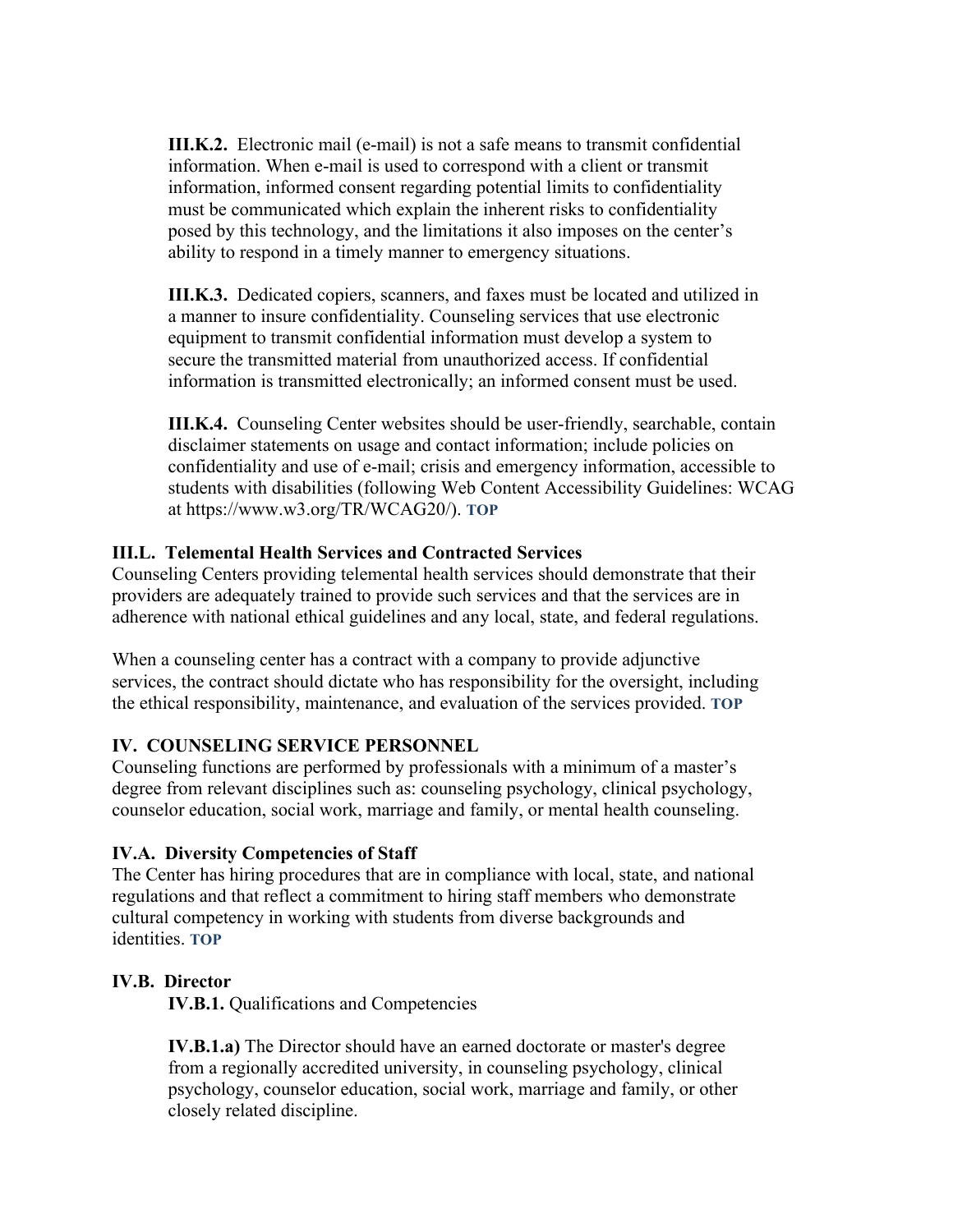**IV.B.1.b)** The Director must have had a supervised internship, supervised field placement, or equivalent as part of the requirement for the degree, which included clinical assessment, counseling and crisis intervention, preferably with a diverse college-age population.

**IV.B.1.c)** The Director should have a minimum of 5 years' previous experience as a staff member in a clinical and/or counseling setting, at least one of which should be in an administrative supervisory capacity.

**IV.B.1.d)** The Director must have abilities and attributes that enable effective representation of mental health issues in the campus community, and effective interaction with, and the ability to gain the respect of, counseling staff, colleagues, administrators, faculty, staff, parents and students.

**IV.B.1.e)** The Director should hold appropriate state or provincial licensure or certification. Exceptions may be considered on an individual basis if the director is not licensed for autonomous practice, but there is a licensed or certified professional on the staff of the counseling service who has a degree in counseling psychology, clinical psychology, counselor education, or related discipline to assist the Director in the delivery and supervision of the clinical activities and services of the agency.

**IV.B.1.f)** The Director should have graduate-level academic training in clinical and professional functioning, such as: diagnosis and assessment, counseling theory and practice, ethical issues, supervision, diversity, and research.

**IV.B.1.g)** The Director should have evidence of involvement and commitment to educational and professional development, including continued education in leadership and management skills and practices. **[TOP](#page-9-1)**

#### **IV.B.2.** Duties

**IV.B.2.a)** Overall administration and coordination of the resources and activities of the counseling service, including: strategic planning and goal setting; identification and attainment of service objectives; resource allocation; program evaluation and research; counseling; outreach; consultation; and preventive mental health activities. With the staff, the Director develops and implements philosophy, policies, and procedures for counseling service operations.

**IV.B.2.b)** Coordination, recruitment, training, supervision, development, and evaluation of professional and administrative support staff.

**IV.B.2.c)** Preparation and administration of counseling services budget, the development of annual reports, and other documents that represent and advocate for the needs of the counseling center, and the psychological and developmental needs of the university community. **[TOP](#page-9-1)**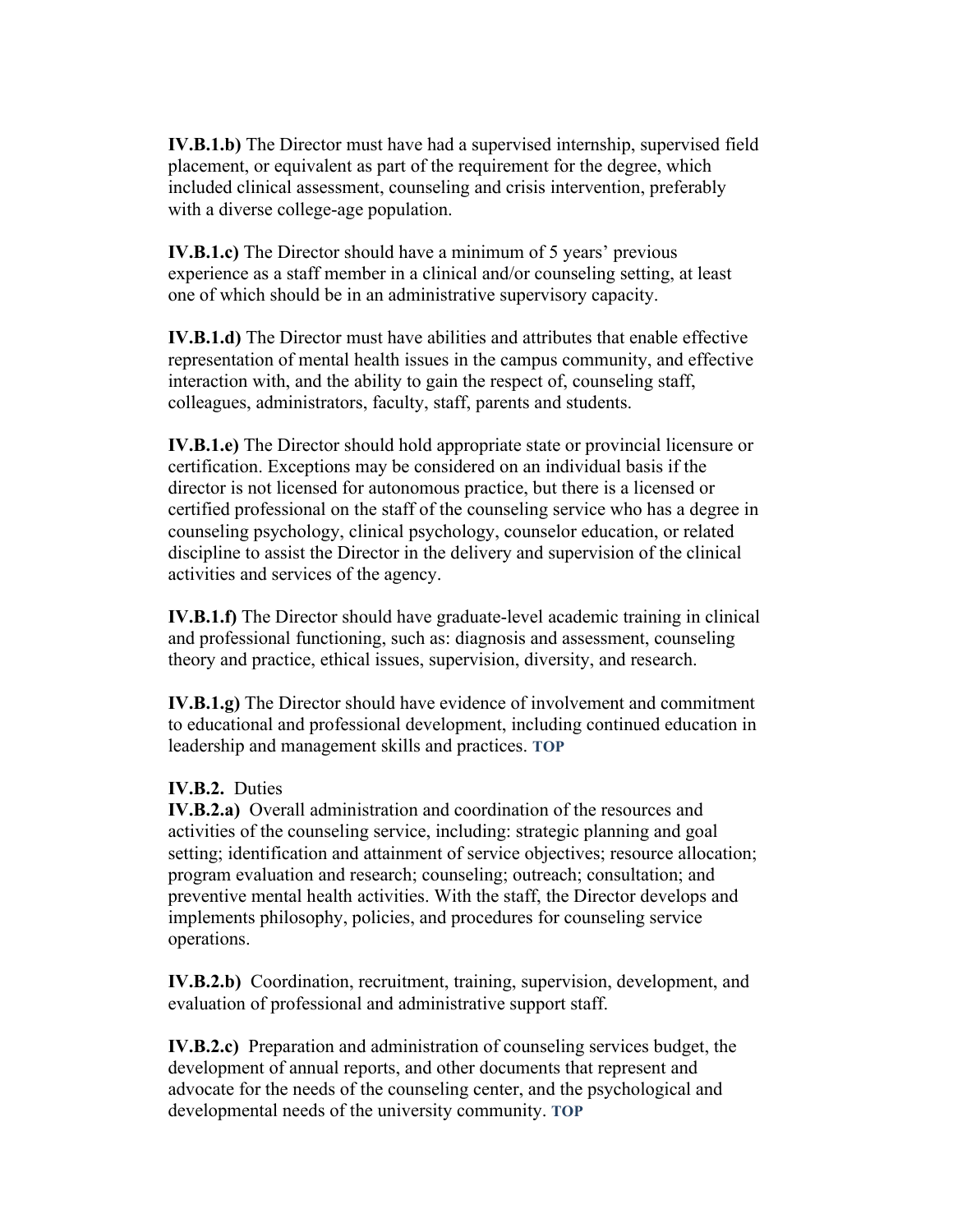**IV.B.2.d)** Responsibility for providing crisis intervention, counseling, clinical supervision, outreach, and consultation services to the university community, as defined by administrative policies and procedures.

**IV.B.2.e)** Participation in campus mental health policy formation and program development; serving on divisional and/or campus-wide committees; taking a leadership role in representing the center to other campus units.

**IV.B.2.f)** Administration of procedures that monitor the quality of all counseling and/or clinical service rendered by the center.

**IV.B.2.g)** Directors or counseling service staff members can serve on threat assessment teams (variously referred to as University Response Teams, Students of Concern Committees, Behavioral Management Teams, etc.), provided they remain cognizant of the multiple challenges to their ethical responsibility of confidentiality such service will present. They are advised to be highly knowledgeable of the legal responsibility to report individuals at risk of harm to self/others and to maintain strict informational boundaries, that in this environment are highly subject to pressure. **[TOP](#page-9-1)**

**IV.B.2.h)** Mergers must not substantially alter or diminish the autonomy of the administrator of the counseling service in managing the center. This includes the overall administration and coordination of the resources and activities of the center including counseling, outreach, consultation, research, and preventive mental health activities.

**IV.B.2.i)** Coordination, recruitment, retention, training, supervision, development, and evaluation of professional, trainee, and support staff; preparation and management of the budget; and involvement in university policy formation and program development.

**IV.B.2.j)** The workload of any counseling center director is unique and reflects responsibilities not incumbent on the professional staff. Consequently, the director must be able to structure a workload which actually reflects the demands of the director's position. **[TOP](#page-9-1)**

#### <span id="page-21-0"></span>**IV.C. Professional Staff**

**IV. C.1.** Qualifications and Competencies

**IV.C.1.a)** The minimum qualification for a mental health professional is a master's degree in a relevant mental health discipline from a regionally accredited institution of higher education.

**IV.C.1.b)** Documentation of supervised experience at the graduate level in the provision of mental health services is required.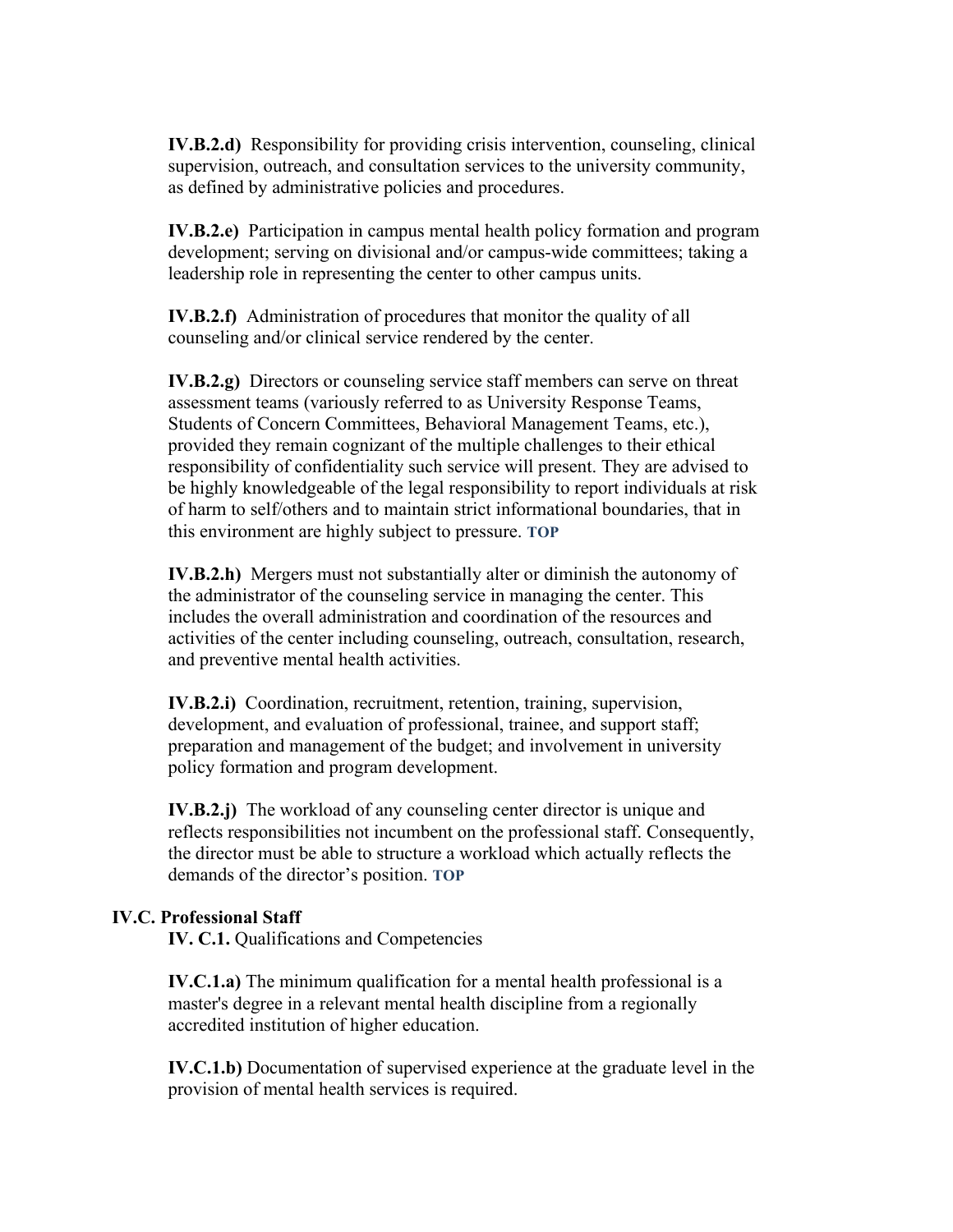**IV.C.1.c)** Professional staff must have had appropriate course work at the graduate level and demonstrate knowledge, skills, and abilities in psychological assessment, theories of personality, abnormal psychology or psychopathology, human development, learning theory, counseling theory, and/or other appropriate subjects.

**IV.C.1.d)** Professional staff must have had a supervised internship or equivalent experience with diverse populations as part of the degree requirement.

**IV.C.1.e)** Professional staff must have a degree in counseling psychology, clinical psychology, counselor education, marriage and family, or other closely related discipline and be licensed/certified to practice within their specialty. If necessary, appropriate supervision must be provided until licensure/certification is obtained.

**IV.C.1.f)** Professional staff must demonstrate knowledge of principles of program development, consultation, outreach, developmental theories and be able to understand the individual in the context of a diverse social and cultural milieu.

**IV.C.1.g**) Professional staff must have personal attributes that enable them to facilitate effective interpersonal relationships and to communicate with a wide range of students, faculty, staff, and administrators.

**IV.C.1.h)** When a staff member has the responsibility for the clinical supervision of other professional staff members or graduate student trainees, the staff member must hold an appropriate graduate degree and experience in the training of other professionals and hold licensure and or appropriate certification in their chosen mental health field.

**IV.C.1.i**) If a staff member does not meet the above minimum qualifications, the Board of Accreditation will examine, on a case-by-case basis, any evidence to support this individual's commensurate qualifications. **[TOP](#page-9-1)**

## **IV.C.2** Duties

#### **IV.C.2.a)** Workload

Staff who serve in a predominately clinical role should not have more than 65% of their time in attended direct service appointments (face-to-face contact with clients including: intake, individual/group counseling, and crisis intervention and face-to-face clinical supervision) on a continuing basis. Please note that other activities may be considered necessary for the culture and mission of a center; in this case, those activities may be included as direct service.

Staff members should have a balanced workload that affords adequate time for all aspects of their professional functioning. Adequate time should be allocated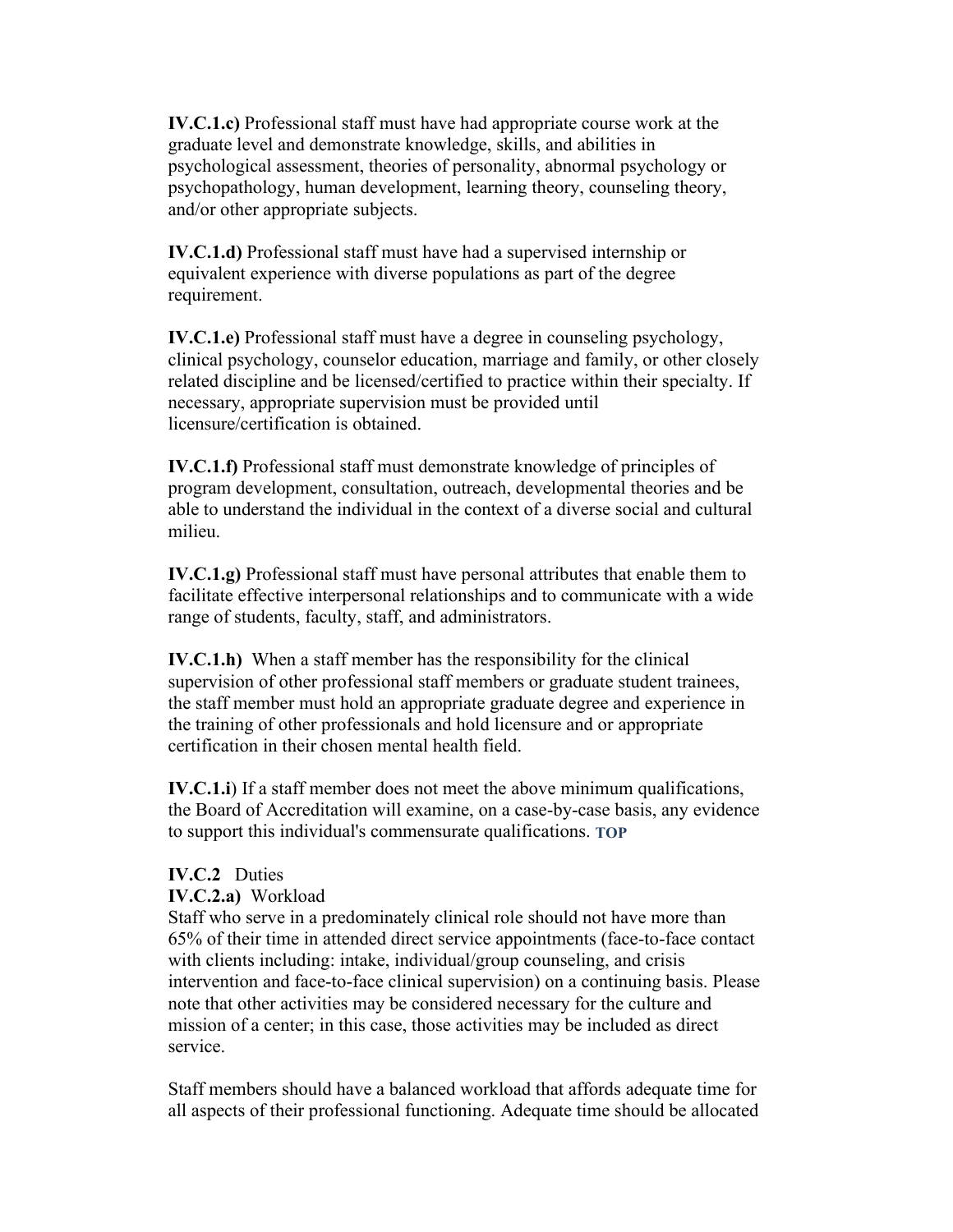for non-direct service activities, which include clinical supervision administrative tasks, client referrals, case management, consultation, meetings, research, professional development, teaching, and maintenance of client records. **TOP**

**IV.C.2.b)** Provide individual and group counseling, assessment, and crisis intervention services.

**IV.C.2.c)** Design and conduct developmental and outreach program activities.

**IV.C.2.d)** Provide consultation services, as requested, to students, faculty, and staff within the university.

**IV.C.2.e)** Participate in research and service evaluation activities.

**IV.C.2.f)** Provide appropriate training and supervision to paraprofessionals, graduate trainees and post-doctoral fellows/residents.

**IV.C.2.g)** Perform other assigned functions that contribute to the service offerings of the center and the academic mission of the institution, such as: teaching, committee work, liaison with academic or administrative units, and participation in university program development. **[TOP](#page-9-0)**

## <span id="page-23-0"></span>**IV.D. Other Center Administrative Staff**

Centers develop administrative structures based on size and need. Individuals appointed to fill positions such as Associate or Assistant Director, or Training Director, should have relevant experience and expertise to fulfill the duties assigned to these roles. These individuals should have adequate time available to perform their administrative functions. **[TOC](#page-9-0)**

#### <span id="page-23-1"></span>**IV.E. Trainees**

Training and supervision are appropriate and desirable responsibilities of counseling services. A training program should be incorporated in the center where it is economically and functionally feasible, to contribute to the development of practitioners in relevant professions. In addition, training programs can add to the diversity of the centers panel of service providers. Further, involvement in training allows staff members to maintain and increase their supervision skills.

When graduate level trainees are used in the delivery of counseling services and programs, their work must be closely supervised in accordance with the trainee's professional specialty and state, regional, provincial and/or national standards and statutes. Responsibility for placement, supervision, assignment of responsibilities, and quality assurance of the program lies with the trainee's supervisor(s), the Training Director (if available), and ultimately the Director of the counseling service. **[TOP](#page-9-1)**

#### **IV.E.1.** Case Assignment

Cases assigned to trainees must be based on their current level of training and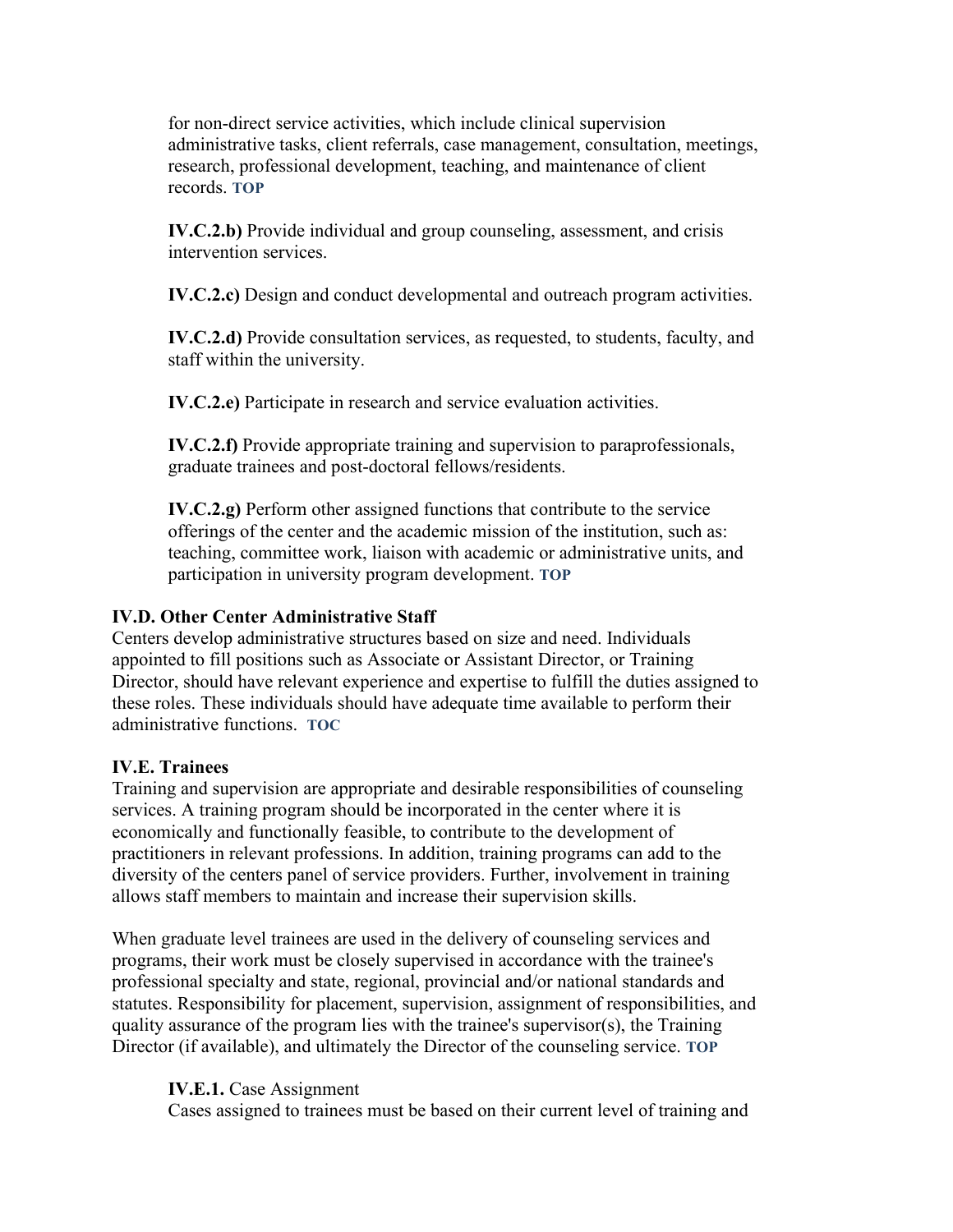competency to ensure quality services to students. Cases assigned to trainees should not exceed 40% of the center's clientele.

#### **IV.E.2.** Pre-Doctoral Interns:

The term Intern is reserved for those individuals completing either a full-time (40 hours per week for one year) or half-time (20 hours per week for two years) pre-doctoral internship that is an established and integral part of the agency mission, that is sequential and cumulative in nature and builds on the experience obtained at the agency and is both an intensive and extensive learning experience.

Supervision of pre-doctoral interns must be regularly scheduled; at a minimum, a full-time Intern should receive 4 hours of supervision per week, at least 2 of which should be face-to-face individual supervision (half- time interns pro-rated accordingly). **[TOP](#page-9-1)**

**IV.E.3.** Practicum Students, Externs, Supervised Field Placements, etc.: These terms apply to those trainees who are obtaining training and supervision, either as part of an academic program, or on a voluntary basis to obtain additional clinical/counseling experience. The counseling service should provide an appropriate range of documented training, supervision, and learning experiences. These may be at the Masters, Specialist or Doctoral level and occur prior to the pre-doctoral internship.

**IV.E.4.** Post-Doctoral Residents/Fellows/Post-graduate practitioners: Post-doctoral residents/fellows, and Post-graduate practitioners should be provided an opportunity to obtain advanced training, supervision and education beyond the masters or doctoral degree in preparation for independent clinical practice or specialization in a practice area. Their training must be integrally connected to the counseling service and consistent with the mission of the agency and institution.

Residencies are typically one year or two half-years and build upon prior learning. As a result of this training, residents/fellows/ Post-graduate practitioners should demonstrate advanced proficiency and skill in such areas as: assessment/diagnosis, treatment, outreach and consultation, program development and implementation and evaluation, supervision, teaching, research, and administration. Regularly scheduled supervision must be integral to the training experience.

#### **IV.E.5.** Paraprofessional and Peer Educators:

Paraprofessionals and peer educators perform various functions in the counseling service appropriate to their training and experience. These students are given specific training and supervision to provide basic helping assistance to professional staff in outreach programs and workshops. **[TOP](#page-9-1)**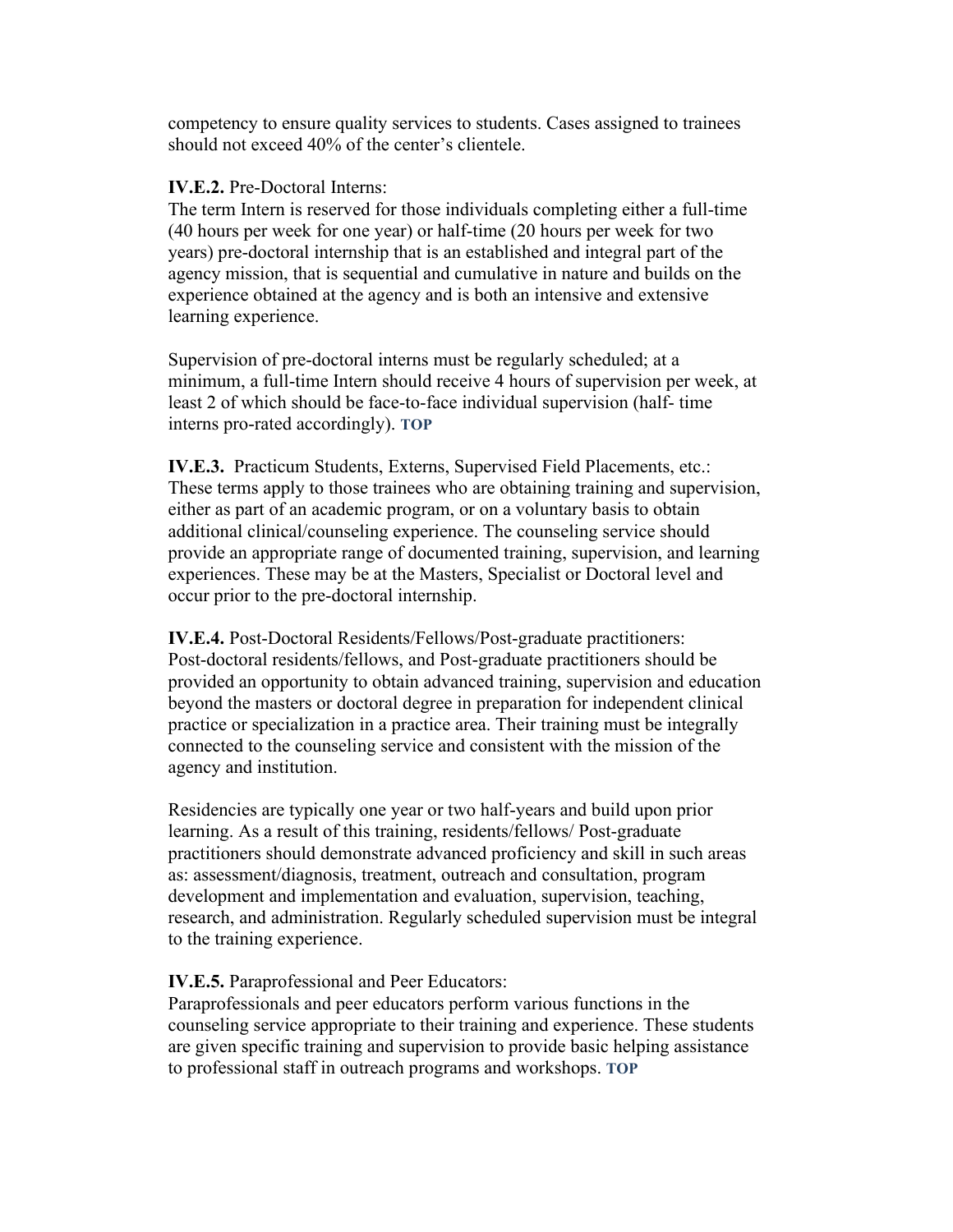## <span id="page-25-0"></span>**IV.F. Administrative Support Staff**

**IV.F.1**. There should be an adequate number of non-student support staff who are trained in the effective use of technology to meet the center's service load. Work tasks include receptionist duties, scheduling, data analysis, word processing, handling of any psychological tests or inventories, and billing. The use of student workers as office support must be limited to tasks that do not involve direct contact with students, such as support for outreach program activities, photocopying educational or research materials, and performing inventory of library resources.

**IV.F.2**. Student workers employed in the center must be assigned tasks limited to their training, that do not compromise the confidentiality of clients. Student workers must not have access to any confidential information, such as client demographics, clinical records or reports, or personnel records, and they must not do client scheduling. **[TOP](#page-9-1)**

## **IV.G. Professional Status**

The permanent clinical staff of the center should be recognized for their expertise and have status comparable to other professional staff and/or faculty at the institution with regards to standing and benefits[.](#page-9-1)

## <span id="page-25-1"></span>**V. RESOURCES AND INFRASTRUCTURE**

## <span id="page-25-2"></span>**V.A. Professional Development**

**V.A.1** Ongoing professional development activities are an essential aspect of an effective counseling program. Both release time and budget resources should be made available to assist staff in these endeavors.

**V.A.2** Counseling service staff should be provided with opportunities for clinical/peer supervision and case consultation. Unlicensed staff members must be under the supervision of licensed staff.

**V.A.3** It is highly desirable that ongoing in-service training be provided for all staff members. This should include: 1) formal, regularly scheduled case conferences attended by the entire staff; and 2) in-service training programs, workshops and seminars.

**V.A.4** Staff members should hold membership in and participate in appropriate professional organizations; staff members should be encouraged to accept leadership responsibilities within their respective local and national organizations.

**V.A.5** Staff members should attend relevant campus events and seminars and local, regional, provincial and national professional meetings. **[TOP](#page-9-0)**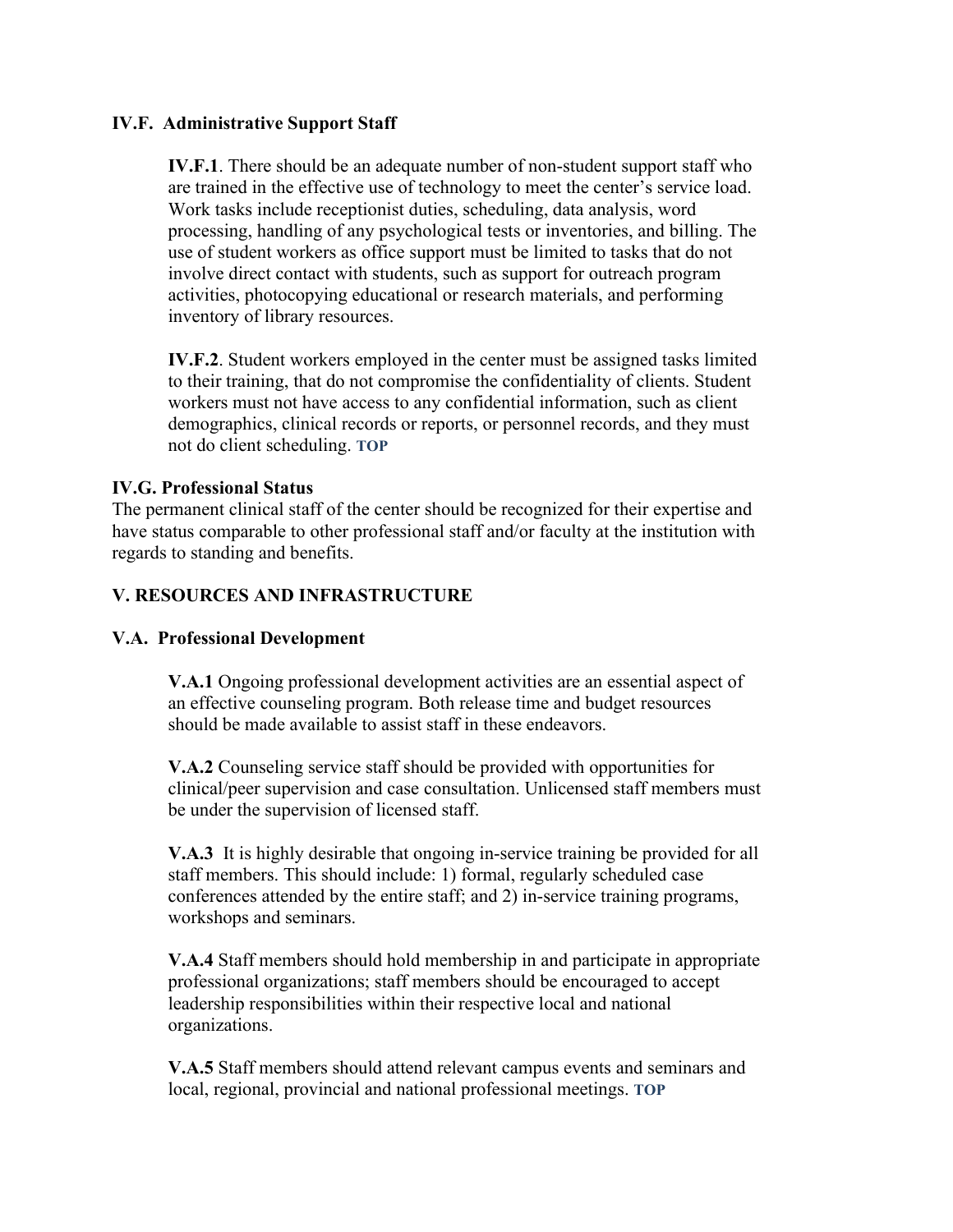## <span id="page-26-0"></span>**V.B. Consultation Resources**

Professional staff members and trainees should have access to necessary consultation resources in areas such as: psychopharmacology, psychological assessment, case management, and program development. Specialist in psychiatry, learning disabilities, law, occupational information, and substance use are important resource professionals for the counseling staff. **[TOP](#page-9-1)**

## <span id="page-26-1"></span>**V.C. Number of Staff**

The staffing necessary for the effective operation of a counseling service depends, to a large degree, on the size and nature of the institution and the extent to which other mental health services are available on and off-campus. The range of the service offerings and training programs also influences staffing needs. It is recommended that staff levels be continually monitored with regard to student enrollment, service demands, and staff diversity to ensure that program objectives are being met[.](#page-26-4)

A minimum of 2 FTE staff are necessary to be eligible for accreditation. The definition of an FTE Professional staff member adopted by the IACS Board of Directors is one full time clinical/administrative position, excluding clerical staff and all trainees (such as Pre-Doctoral Interns, Post-Doctoral Residents, Externs, Interns, Graduate Assistants, etc.).

**V.C.1** Every effort should be made to maintain minimum staffing ratios in the range of one FTE professional staff member (excluding trainees) for every 1,000-1500 students, depending on services offered and other campus mental health agencies. Additional measures may be accessed to evaluate necessary staffing for the clinical capacity of the center (i.e., Clinical Load Index<sup>[3](#page-26-5)</sup> [CLI]).

<span id="page-26-4"></span>**V.C.2** Administrative support staff must be adequate to assume responsibility for all receptionist and secretarial duties necessary for the effective functioning of the counseling service. The counseling service Director must have shared administrative authority over the administrative support staff if this position is shared with another service. **[TOP](#page-9-1)**

## <span id="page-26-2"></span>**V.D. Center Budget**

Directors must have the responsibility for making decisions about and managing all aspects of the Center's budget.

#### <span id="page-26-3"></span>**V.E. Compensation - Salary and Benefits**

**V.E.1** Salaries should be commensurate with credentials, experience, responsibilities, and duties.

**V.E.2** Salaries and benefits should be commensurate with those of others in the institution with similar qualifications and responsibilities and comparable professionals in other institutions of higher education in the geographic area.

<span id="page-26-5"></span><sup>&</sup>lt;sup>3</sup> The Clinical Load Index was developed in 2019 as an alternative metric for staffing. For more information on the CLI, visit ccmh.psu.edu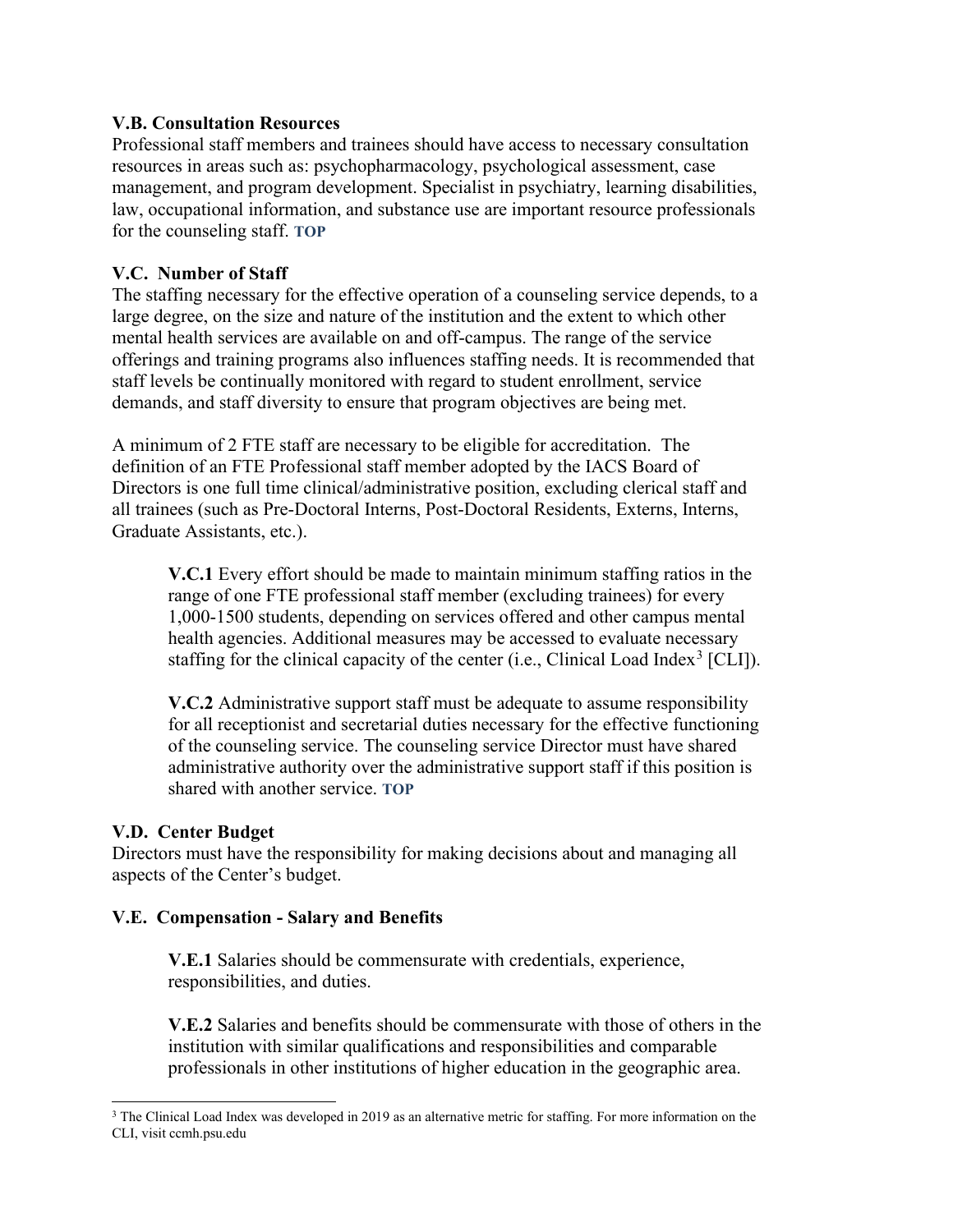**V.E.3** Counseling services should strive to create career advancement opportunities for staff, including the opportunity to advance to positions of greater responsibility within the center. **[TOP](#page-9-0)**

## <span id="page-27-0"></span>**V.F. Physical Facilities**

**V.F.1** Counseling services should be centrally located, must be readily accessible to all students, including those who are physically challenged, and must be physically separate from administrative offices, campus police, and judicial offices.

**V.F.2** Individual sound-insulated offices should be provided for each professional staff member and intern. Each office should have a telephone, computer, printer, and furniture that creates a relaxing environment for students.

**V.F.3** Counseling service staff and interns should have access to computers and technology support for scheduling, record-keeping, data storage/file management, research, and publication activities.

**V.F.4** Counseling services must provide a separate private reception/waiting area for students. A shared waiting area in an integrated center may be permitted if a private check-in system is available and if students are not identified as counseling center clients by signage or other system. Waiting rooms shared by offices not integrated with counseling centers are not permitted.

**V.F.5** Counseling services should have library resources that include professional journals, books and other materials, and access to internet sources.

**V.F.6** An area suitable for individual or group testing should be available, consistent with the needs of the center.

**V.F.7** Counseling services should maintain (or have ready access to) adequate space suitable for group counseling sessions and staff meetings.

**V.F.8** Counseling services with training components must have adequate audio-visual recording and observation capability as an integral part of supervision.

**V.F.9** Counseling services should have adequate storage space.

**V.F.10** Use and placement of security cameras must not compromise the privacy or confidentiality of service users. **[TOP](#page-9-1)**

**V.F.11.** Embedded counseling sites must offer safe, comfortable, private,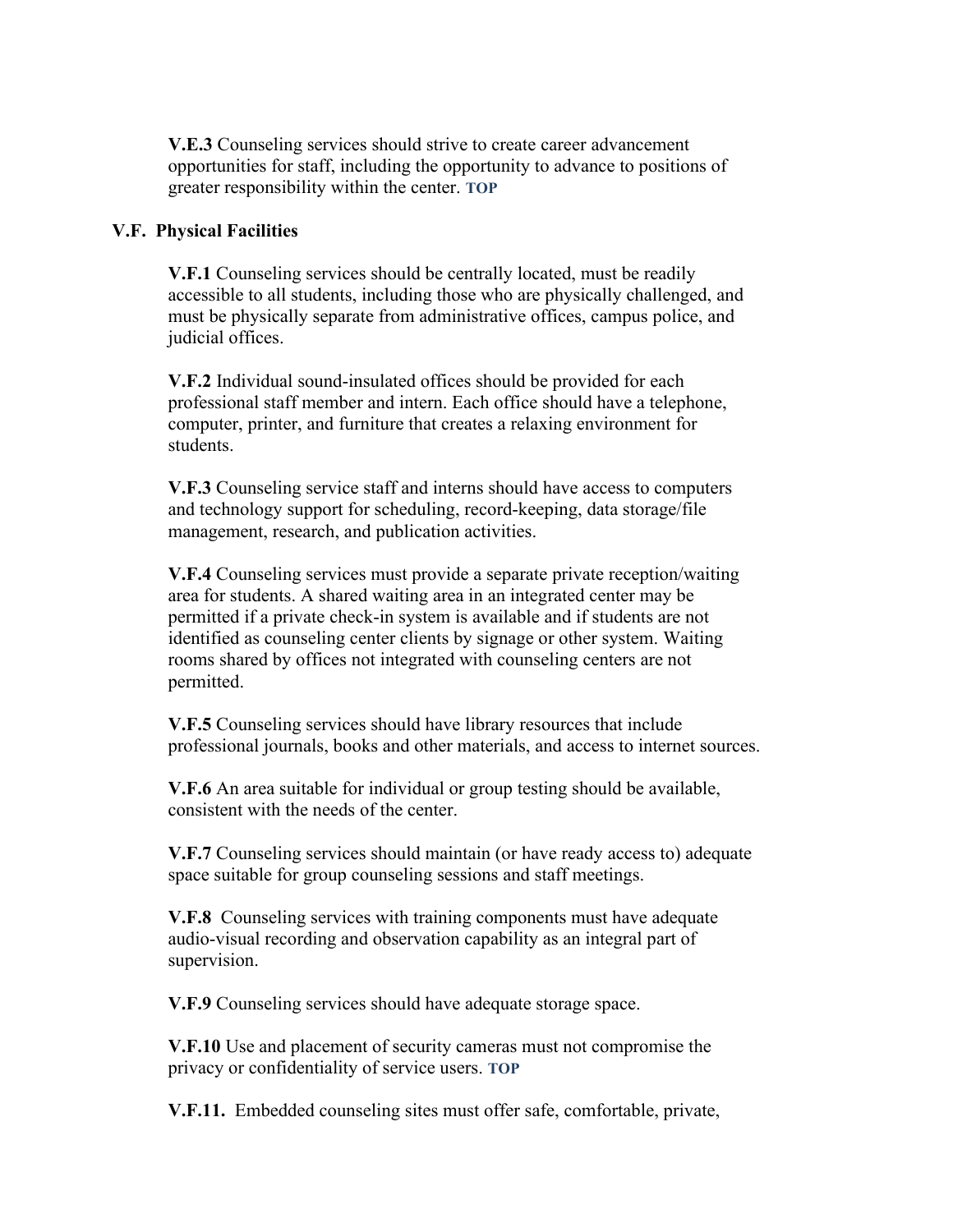sound-insulated spaces for counselors to meet with students. Each embedded office must provide access to computers, printers, faxes, and telephones with secure access to any electronic records system in use by the center. Any paper records stored in embedded sites must be maintained in secure, locked files.

# <span id="page-28-0"></span>**V.G. Malpractice/Liability Insurance**

Counseling services staff must have malpractice insurance coverage, either under the auspices of the university or by an individual policy. **[TOP](#page-9-0)**

# <span id="page-28-1"></span>**VI. SPECIAL CONCERNS: Issues Affecting Counseling Centers Outside of the United States**

The current IACS Standards may not translate to all cultures and countries literally, but potential international applicants should be aware that the IACS Board of Accreditation will take into account cultural contexts for each individual service in interpreting whether or not the center meets the IACS Standards. IACS will make the best use of knowledgeable consultants and, whenever possible, delegate site visitors form the applicant's region or site visitors who have familiarity with the culture and the country of the international applicant. The Board is aware of the potential or real cultural differences which can occur and will be mindful of these issues as it deliberates whether or not a center meets the essence of the Standards. IACS adheres to the Universal Declaration of Ethical Principles for Psychologists, including "respect for the customs and beliefs of cultures, to be limited only when a custom or a belief seriously contravenes the principle of respect for the dignity of persons or peoples or causes serious harm to their well-being"

[\(http://www.iupsys.net/about/governance/universal-declaration-of-ethical-principles](http://www.iupsys.net/about/governance/universal-declaration-of-ethical-principles-for-psychologists.html)[for-psychologists.html\)](http://www.iupsys.net/about/governance/universal-declaration-of-ethical-principles-for-psychologists.html).

**[TOP](#page-9-1)**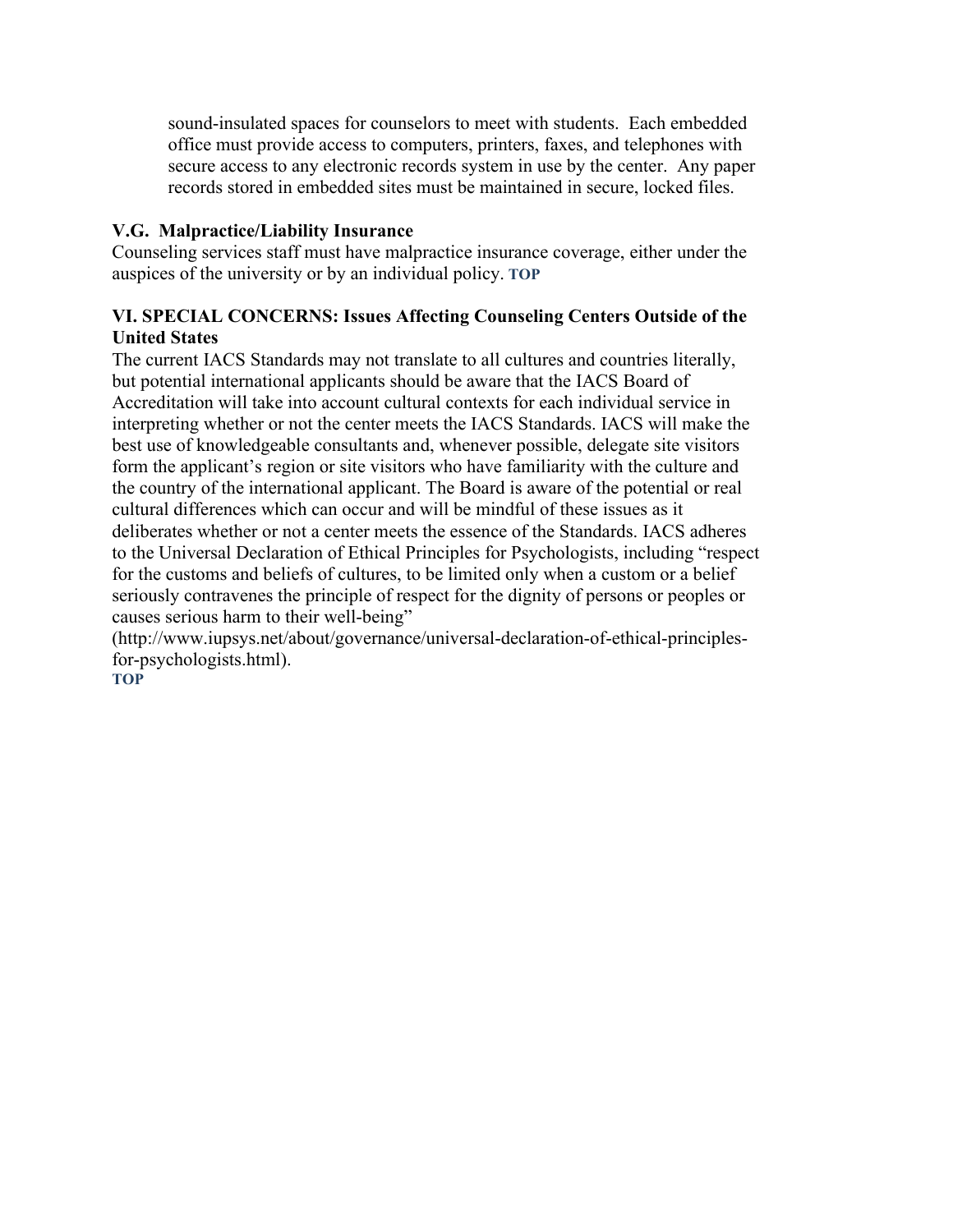#### <span id="page-29-0"></span>REFERENCES

Bingham, R.; Bolland, H.; Carney, C.; Clementson, J.; Donn, P.; Gallagher, R.; Grant, C.; Grosz, R.; Handy, L.; Hansche, J.; Kiracofe, N.; Mack, J.; Podolnick, E; Sanz, D.; Walker, L.; Yamada, K. (1994). Accreditation Standards for University and College Counseling Centers. Journal of Counseling & Development, 73 (1), 38-43.

Boyd, V.; Buckles, N.; Davidshofer, C; Deakin, S.; Erskine, C.; Hattauer, E.; Hurley, G.; Locher, L.; Piorkowski, G.; Brandel, I.; Simono, S.; Spivack, J.; Steel, C. (2000). Accreditation Standards for University & College Counseling Services. Journal of Counseling & Development, 81(2), 168-177.

Free, J.; Johnson, R.; Kirk, B.; Michel, J; Redfield, J.; Roston, R.; Warman, R. (1971). Guidelines for university and college counseling services. American Psychologist, 26, 585-589.

Garni, K.; Lamb, D.; McKinley, D.; Prosser-Gelwick, B; Schoenberg, B.M.; Simono, R.B.; Smith, J.; Wierson, P.; Wrenn, R. (1982). Accreditation Guidelines for University and College Counseling Centers. The Personnel and Guidance Journal, 61(2), 116-121.

Higher Education Mental Health Alliance (n.d.). College Counseling from a distance: Deciding whether and when to engage in telemental health services. [http://hemha.org/wp-content/uploads/2019/01/HEMHA-Distance-](http://hemha.org/wp-content/uploads/2019/01/HEMHA-Distance-Counseling_FINAL2019.pdf)[Counseling\\_FINAL2019.pdf](http://hemha.org/wp-content/uploads/2019/01/HEMHA-Distance-Counseling_FINAL2019.pdf)

Prince, J., Chair, IACS Board of Accreditation; Mandatory Assessment Standard amended October 2005.

Spivack, J.; Beale, C.; Burks, S.; Burns, W.; Bolin, M.; Collins Eaglin, J.; DiNuzzo, T.; Horton, C.; Irvin, V.; Kahn, A.; Keyes, L.; Mason, T.; McCool, J.; Mond, M.; Murray, S.; Nowell, C.; Payne, J.; Pollard, J.; Prince, J.; Spoltore, J.; Weitzman, L. (2010) Accreditation Standards for University and College Counseling Services.

Yates, R., Chair, IACS Board of Accreditation; Centralized Record-Keeping Standard amended October 2006. **[TOP](#page-9-0)**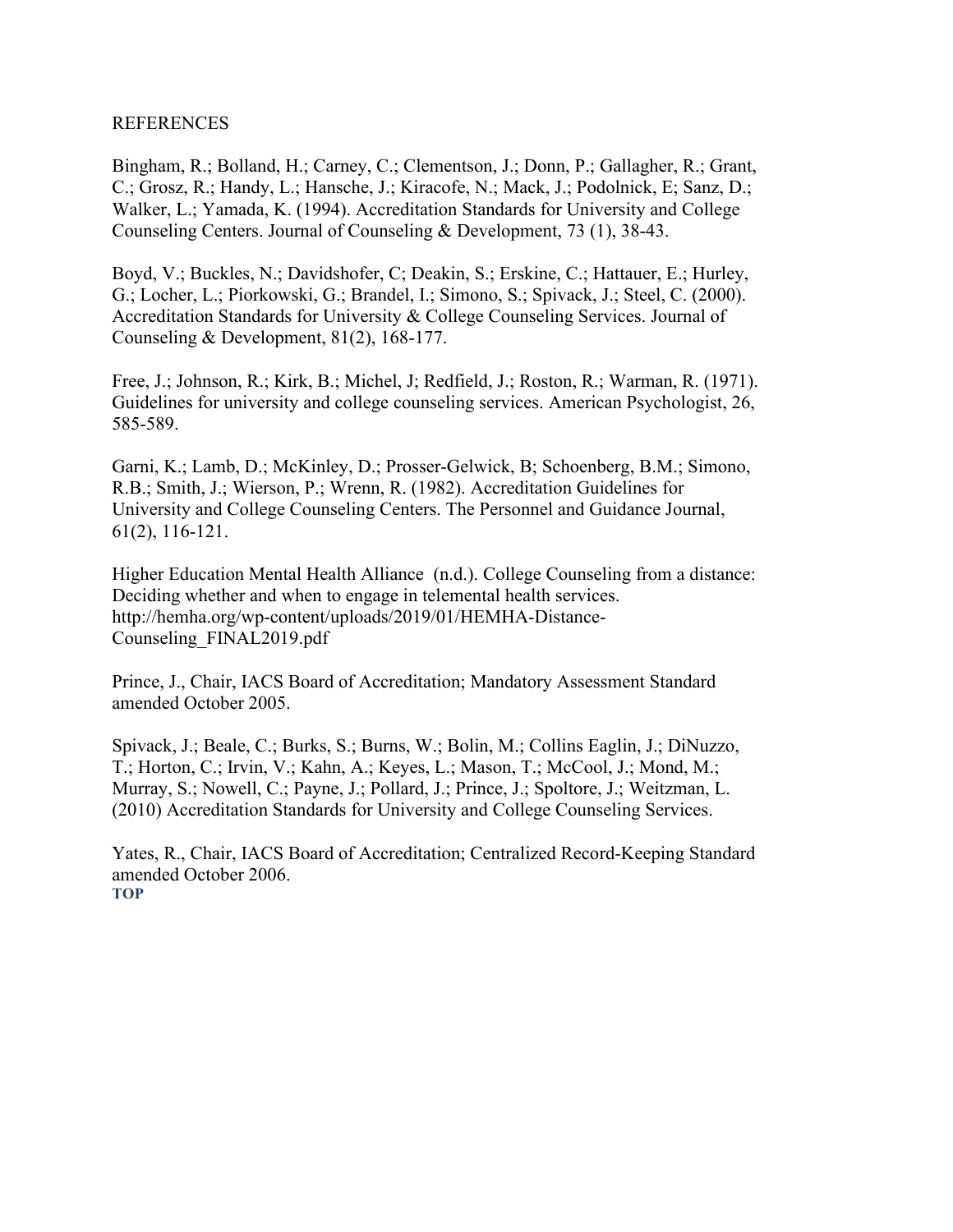# **APPENDIX**

# **ETHICAL STATEMENTS AND PROFESSIONAL PRACTICE GUIDELINES**

American Association for Marriage and Family Therapy (AAMFT). (2001). Code of Ethics (revision effective January 1, 2015) Alexandria, VA: Author American College Personnel Association. (2006). Statement of Ethical Principles and Standards (revised March 2006). Washington, D.C.: Author American Counseling Association (ACA). (2005) Code of Ethics (revised 2005). Alexandria, VA: Author American Group Psychotherapy Association (AGPA). (2002). Guidelines for Ethics (revised February 2002). New York, NY: Author American Group Psychotherapy Association (AGPA). (2007). Practice Guidelines for Group Psychotherapy New York, NY: Author American Mental Health Counselors Association (AMHCA). (2010). Code of Ethics (revised 2010). Alexandria, VA: Author American Psychological Association (APA). (2000). Guidelines for Psychotherapy with Lesbian, Gay & Bisexual Clients (February 26, 2000). Div. 44 Committee on Lesbian, Gay, and Bisexual Concerns Joint Task Force. Washington, D.C.: Author American Psychological Association (APA). (2002). Guidelines on Multicultural Education, Training, Research, Practice and Organizational Change for Psychologists (August 2002). Joint Task Force Div. 17 (Counseling Psychology) & Div. 45 (The Society for the Psychological Study of Ethnic Minority Issues). Washington, D.C.: Author American Psychological Association (APA). (2007) Record Keeping Guidelines (revised March 29, 2007). Board of Professional Affairs. Washington, D.C.: Author American Psychological Association (APA). (2007). Guidelines for Psychological Practice with Girls and Women. (adopted February 2007). A Joint Task Force of APA Div. 17 and 35. Washington, D.C.: Author American Psychological Association (APA). (2010). Ethical Principles of Psychologists and Code of Conduct (June 1, 2010 Amendments). Washington, D.C.: Author Australian Association of Social Workers (AASW). (1999). Code of Ethics (1999). Canberra, ACT: Author Australian Psychological Society (APS). (2007). Code of Ethics (adopted September 2007). Melbourne, AUS: Author Canadian Association of Social Workers (CASW). (2005). Code of Ethics (2005). Ottawa, Ontario, CN: Author Canadian Psychological Association (CPA). (2000). Canadian Code of Ethics for Psychologists (3rd edition 2000). Ottawa, Ontario, CN: Author. National Association of Social Workers (NASW). (2008). Code of Ethics (approved by the 1996 NASW Delegate Assembly and revised 2008 by the NASW Delegate Assembly). Washington, D.C.: Author National Board of Certified Counselors (NBCC). (2005) Code of Ethics (2005). Alexandria, VA: Author **[TOP](#page-9-0)**